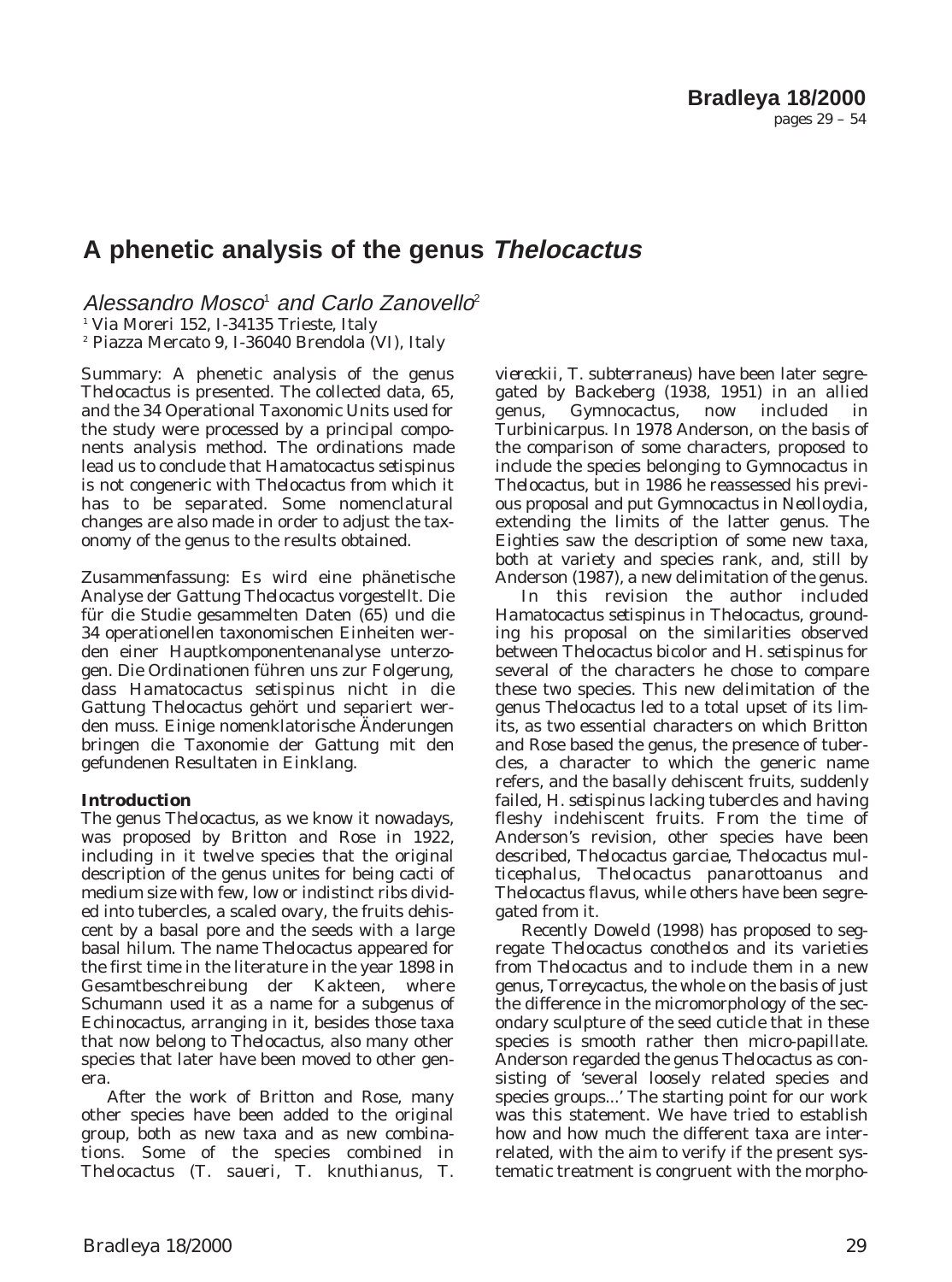

*T. bicolor* ssp. *bicolor*, General Cepeda, Coahuila. Photo Jauernig.



*T. bicolor* ssp. *bicolor* (*commodus*), Montemorelos, Nuevo León. Photo Jauernig.



*T. bicolor* ssp. *bicolor* (*schottii*), SB567 Brewster Co., Texas.



*T. bicolor* ssp. *bolaensis*, Cerro Bola, Coahuila. Photo Jantschgi.



*T. bicolor* ssp. *bolaensis* ("Pedricena"), San Pedro de las Colonias, Coahuila.



*T. bicolor* ssp. *bolaensis* (*wagnerianus*), Hipolito, Coahuila.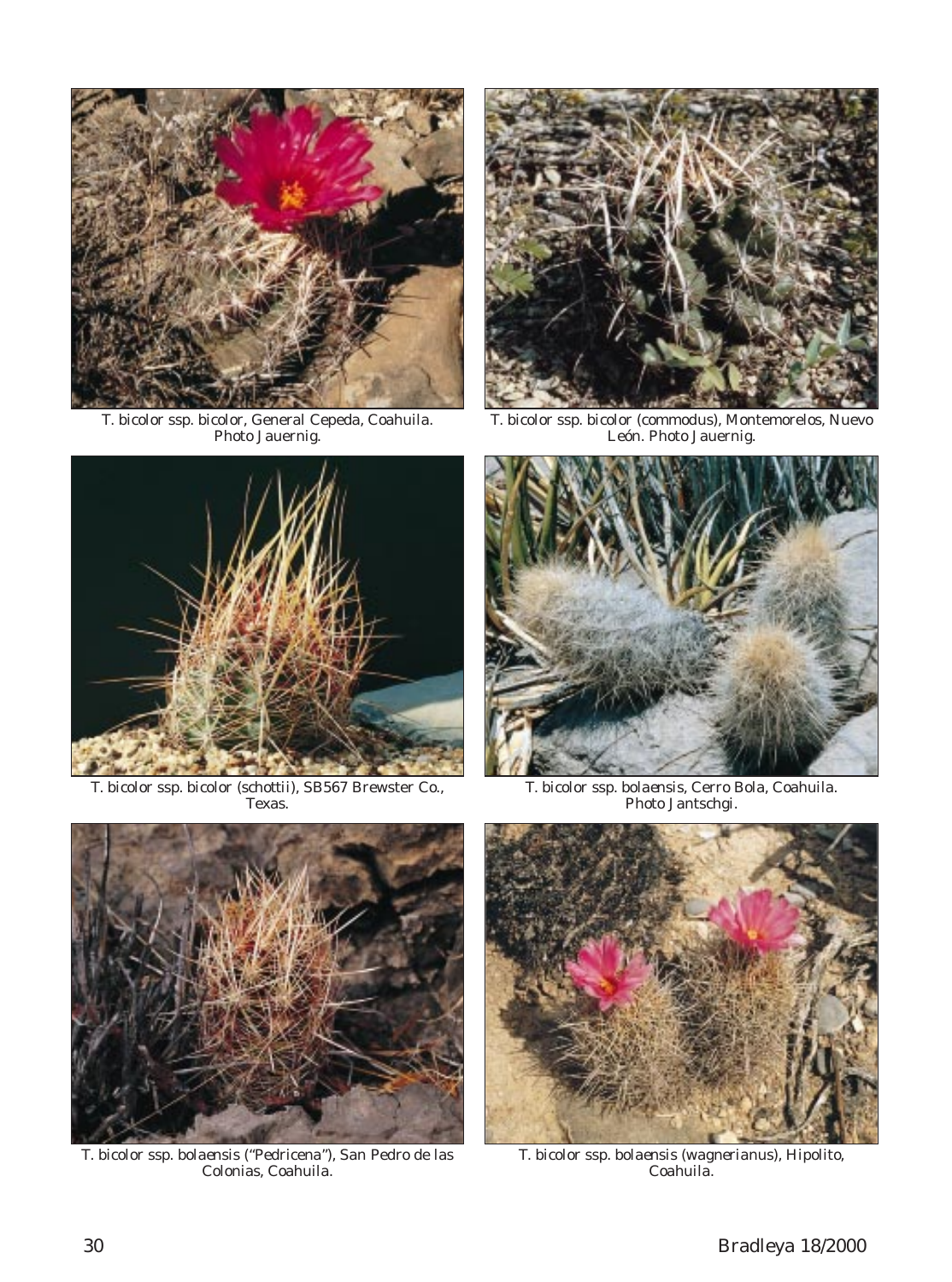

*T. bicolor* ssp. *flavidispinus*, Marathon, Brewster Co., Texas. Photo Bercht.



*T. bicolor* ssp. *flavidispinus*, SB424 Brewster Co., Texas.





*T. bicolor* ssp. *heterochromus*, Rio Nazas, Durango. *T. bicolor* ssp. *heterochromus* (*pottsii*), Hidalgo del Parral, Chihuahua. Photo Lausser.



*T. bicolor* ssp. *schwarzii*, Calles, Tamaulipas. Photo Jauernig.



*T. buekii* ssp. *buekii*, La Soledad, Nuevo León.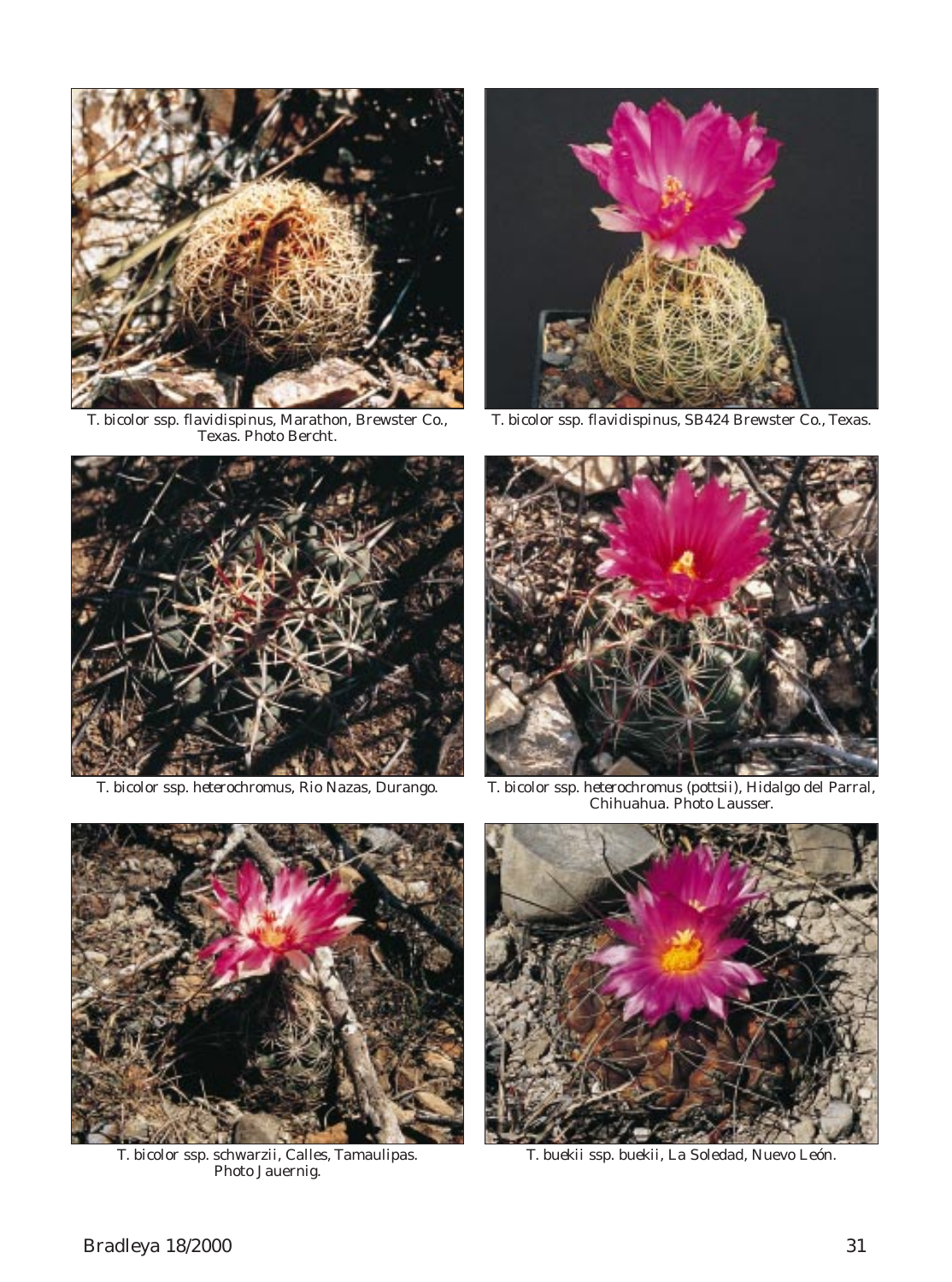logical data we have collected. Indeed, there is still not a consensus either on the species to be included in the genus (Doweld, besides excluding *conothelos* and its varieties, retains the monotypic genus *Hamatocactus*) or for the subspecific treatment for the taxa belonging to the *Thelocactus rinconensis* complex (Anderson, 1999; Glass, 1997; Lüthy, 1999, Mosco & Zanovello, 1999). To reach this goal we have chosen a phenetic approach, based on the observation of many morphological characters. The phenetic analysis we made has allowed us to reach, we think, a better comprehension of the studied species and to formulate some resultant taxonomic proposals.

### **Materials and methods**

The majority of the data used in our study have been obtained by observations made on the plants in our collections. Most of these plants are provided with field data and have been grown from seed. Some data originate from observations



**Figure 1.** Principal components analysis of *Thelocactus*. *H. setispinus* included in the ordination.

Characters: stem shape I; stem shape II; maximum stem diameter; maximum stem height; head number; epidermis colour I; epidermis colour II; epidermis colour III; number of hypodermal layers; crystals; seedling shape; ribs; orthostichy number; tubercles; tubercle or rib width; tubercle or rib height; areolar glands; minimum total spine number; maximum total spine number; central and radial spines distinguishable; hooked spines; spine colour I; spine colour II; spine colour III; upper spines flattened; shredded spines; minimum flower diameter; maximum flower diameter; minimum petaloid length/width ratio; maximum petaloid length/width ratio; shape of the petaloid apex; margin of the petaloid apex; flower colour I; flower colour II; flower colour III; flower colour IV; style colour I; style colour II; style colour III; stigma colour I; stigma colour II; filament colour I; filament colour II; primary filaments insertion; pollen; scented flowers; early bud development; flowering period; fruit colour; fruit dehiscence; fruit succulence; seed average diameter; seed average length; large HMR; micropyle inside the hilum; micropyle on the edge of the hilum; micropyle outside the hilum; appendages on the hilum edge; funicle rests conspicuous; testa cells shape; sinuate anticlinal cell walls; micro-papillate seedcoat; striate seedcoat.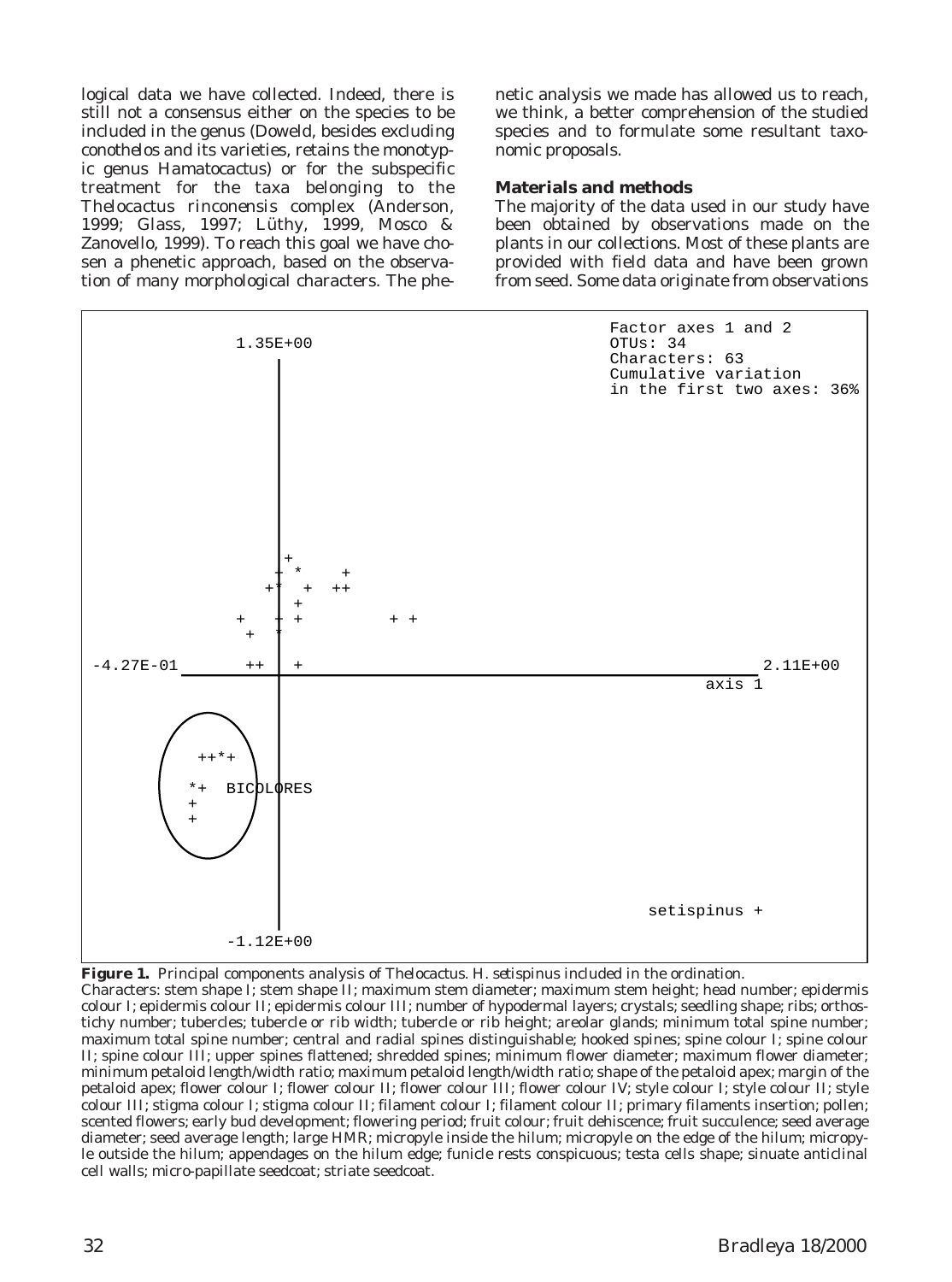we made in the field during our travels in Mexico, while still others have been taken from literature. Complete lists of the specimens examined along with the characters used and their scaling are given in an appendix. The material for light microscope anatomical studies was fixed in formalin/acetic acid/ethanol (10:5:85) and then processed for the usual paraffin embedding procedure. It was sectioned at 30 µm and stained with haematoxylin-eosin. Freshly collected pollen has been embedded in balsam prior to observation. Seeds undergoing Scanning Electron Microscope (SEM) analysis were washed with distilled water, air dried and then gold coated. For SEM analysis we used Philips 500 and Leica Stereoscan microscopes. We used MULVA-4 pro-



**Figure 2.** Principal components analysis of *Thelocactus*. *H. setispinus* excluded from the ordination. OTUs: arg = *argenteus*; aur = *aurantiacus*; bue = *buekii*; con = *conothelos*; flv = *flavus*; fre = *freudenbergeri*; gar = *garciae*; has = *hastifer*; hex = *hexaedrophorus*; hin = *hintonii*; kra = *krainzianus*; lab = "La Bolsa"; lau = *lausseri*; leu = *leucacanthus*; loy = *lloydii*; mac = *macdowellii*; mat = *matudae*; mul = *multicephalus*; nid = *nidulans*; phy = *phymatothelos*; rin = *rinconensis*; schm = *schmollii*; tul = *tulensis*.

Characters: stem shape I; stem shape II; maximum stem diameter; maximum stem height; head number; epidermis colour I; epidermis colour II; epidermis colour III; number of hypodermal layers; seedling shape; ribs; orthostichy number; tubercle shape; grooved tubercles; tubercle or rib width; tubercle or rib height; areolar glands; minimum total spine number; maximum total supine number; central and radial spines distinguishable; spine colour I; spine colour II; spine colour III; upper spines flattened; shredded spines; minimum flower diameter; maximum flower diameter; minimum petaloid length/width ratio; maximum petaloid length/width ratio; shape of the petaloid apex; margin of the petaloid apex; flower colour I; flower colour II; flower colour III; flower colour IV; style colour I; style colour II; style colour III; stigma colour I; stigma colour II; filament colour I; filament colour II; primary filaments insertion; pollen; early bud development; flowering period; seed average diameter; seed average length; large HMR; micropyle inside the hilum; micropyle on the edge of the hilum; micropyle outside the hilum; appendages on the hilum edge; funicle rests conspicuous; testa cells shape; sinuate anticlinal cell walls; micro-papillate seedcoat.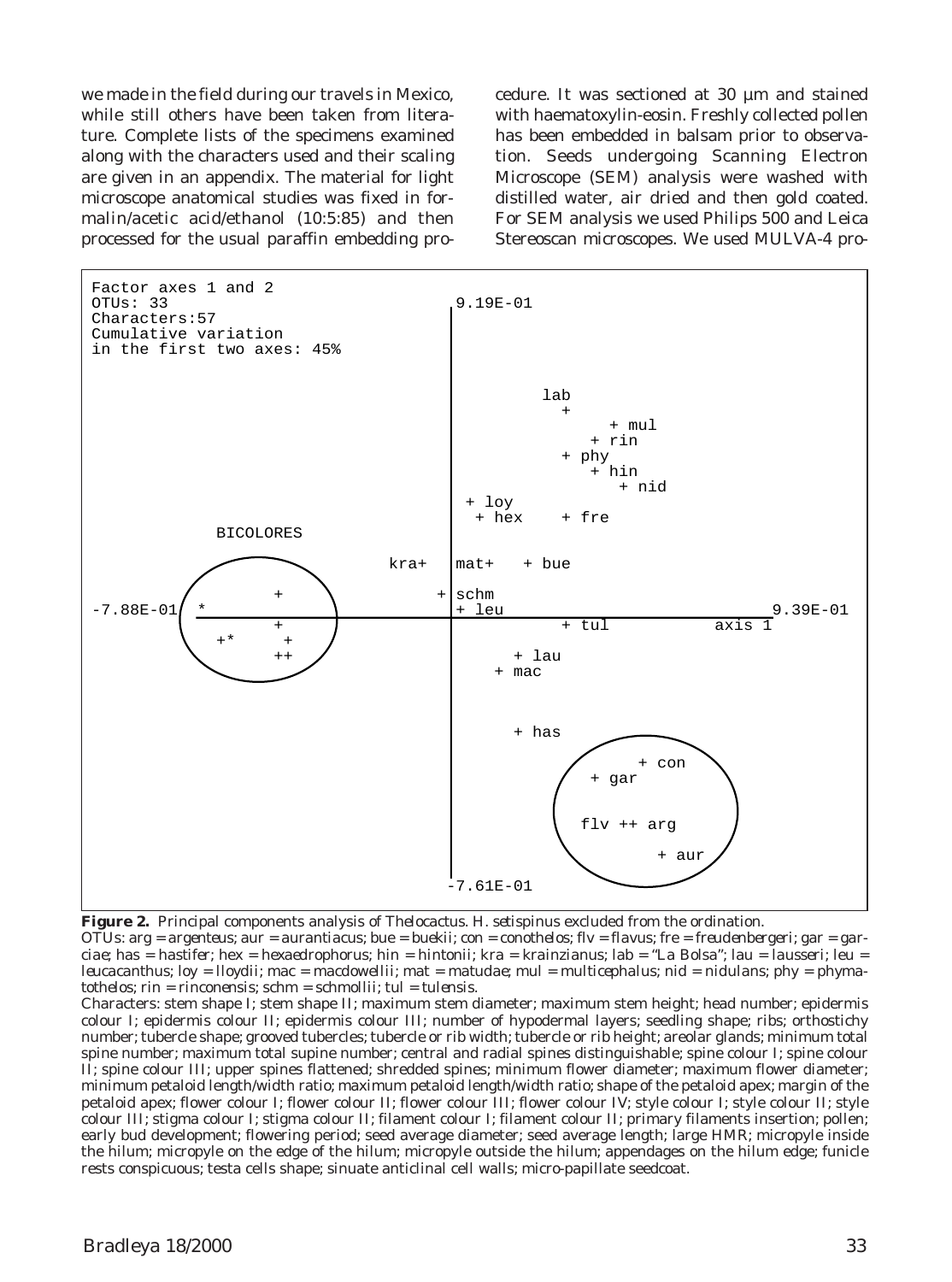



*T. buekii* ssp. *matudae*, Galeana, Nuevo León. *T. conothelos* ssp. *conothelos*, Dr Arroyo, Nuevo León.



*T. conothelos* ssp. *argenteus*, Ascension, Nuevo León. *T. conothelos* ssp. *aurantiacus*, La Escondida,



T. conothelos ssp. aurantiacus, La Escondida,<br>Nuevo León.



*T. conothelos* ssp. *flavus*, El Huizache, San Luis Potosí. Photo Nodari.



*T. conothelos* ssp. *garciae*, Bustamante, Tamaulipas.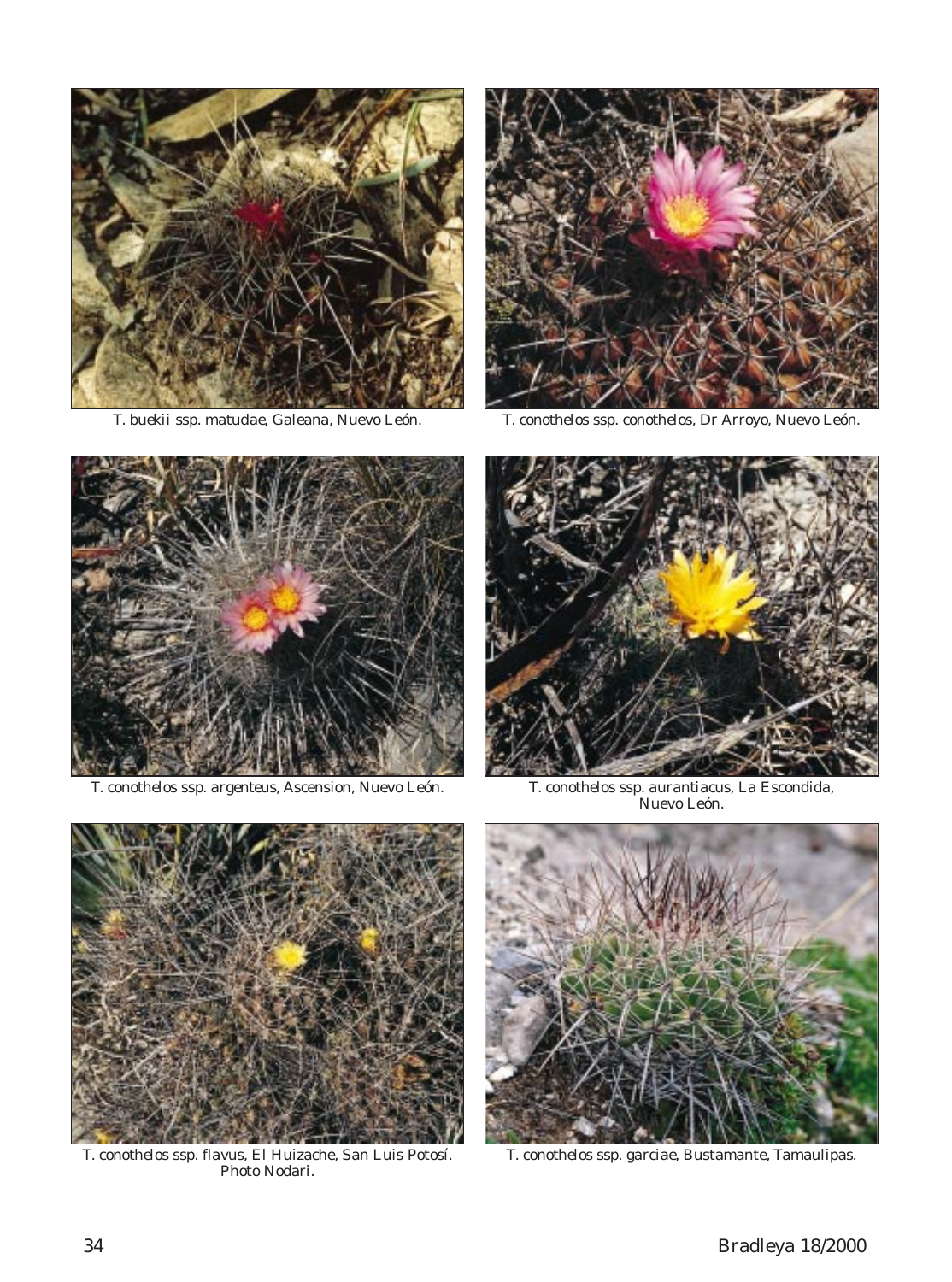



*T. hastifer*, east of Cadereyta, Querétaro. *T. hexaedrophorus*, Sierra El Azul, Nuevo León.



*T. hexaedrophorus* (*lloydii*), SB113 Salinas, San Luis Potosí.



*T. lausseri*.



*T*. *leucacanthus* ssp. *leucacanthus*, Mesa del León, Querétaro.



*T*. *leucacanthus* ssp. *schmollii*, Vizarrón, Querétaro.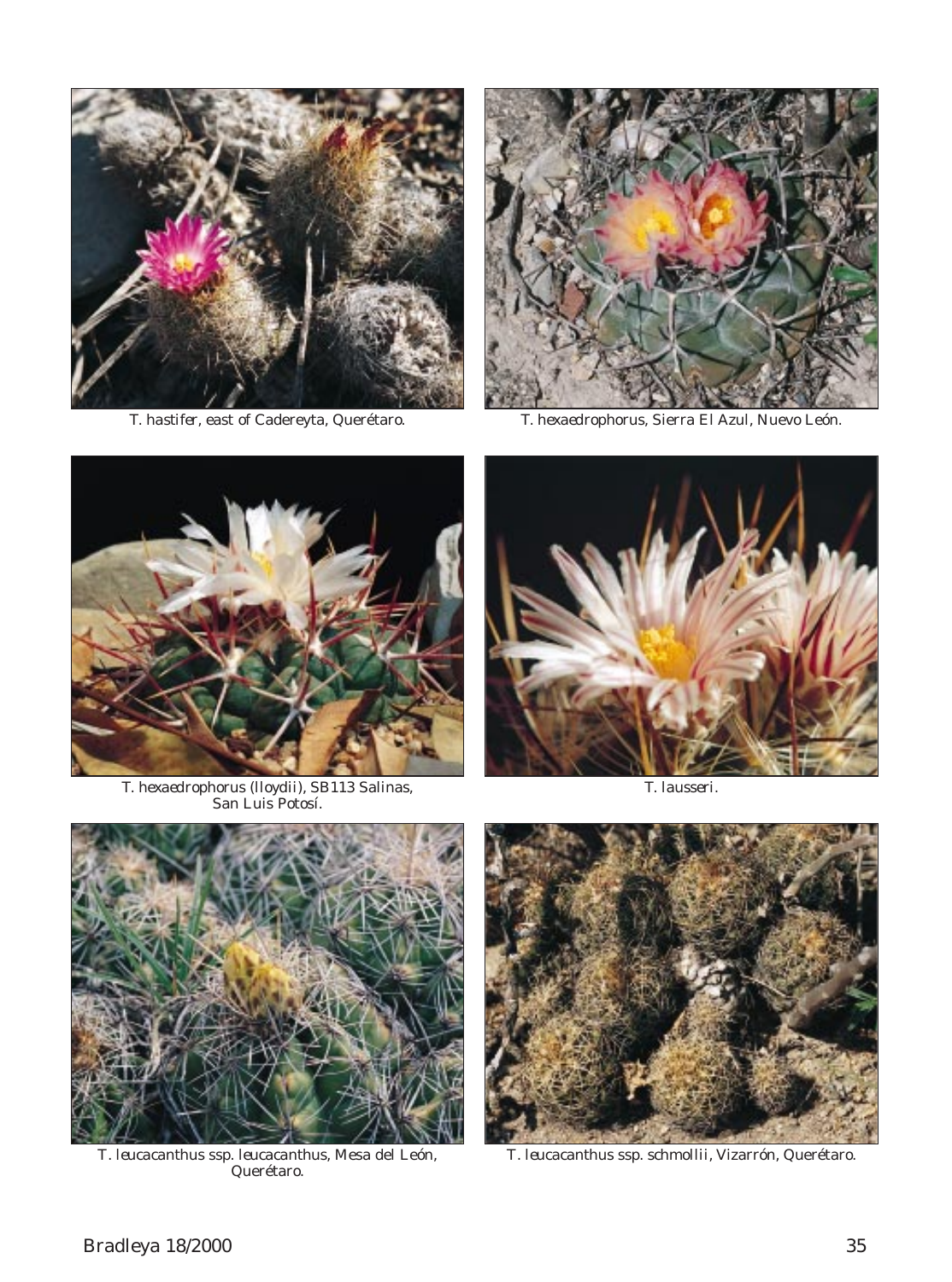gramme for the multivariate analysis. Character vectors were normalised and the resemblance matrix was obtained by a similarity algorithm. The ordination technique used was a principal components analysis (PCA).

### **Results**

From the ordination plot (Figure 1) obtained using all the Operational Taxonomic Units (OTU), it becomes immediately evident that *Hamatocactus setispinus* diverges strongly from all other OTUs. It differs from the other taxa in lacking crystals and tubercles, for having hooked central spines, scented flowers, brilliant red, fleshy, indehiscent fruits and smaller seeds with a striate seedcoat.

In the next ordination made excluding *H*. *setispinus*, the definition of the phenetic structure of the genus *Thelocactus* is much better (Figure 2). Two OTU groups separate neatly from the other entities of the genus: one is made up of *Thelocactus conothelos* and its subspecies together with *Thelocactus garciae* and *Thelocactus flavus*, the other by *Thelocactus bicolor* and allied taxa. The taxa belonging to the *T*. *conothelos* group differ from all the other *Thelocactus* in two characters, the peculiar flower tube morphology that in these species bears the insertion of the primary filaments well above the basis of the nectar chamber, and the micromorphology of the





Characters: stem shape I; maximum stem diameter; maximum stem height; head number; epidermis colour I; orthostichy number; tubercle or rib width; tubercle or rib height; areolar glands; minimum total spine number; maximum total spine number; spine colour I; spine colour II; upper spine flattened; minimum flower diameter; maximum flower diameter; minimum petaloid length/width ratio; maximum petaloid length/width ratio; shape of the petaloid apex; margin of the petaloid apex; style colour II; stigma colour I; stigma colour II; filament colour II; flowering period; seed average diameter; seed average length; micropyle inside the hilum; micropyle outside the hilum; appendages on the HMR.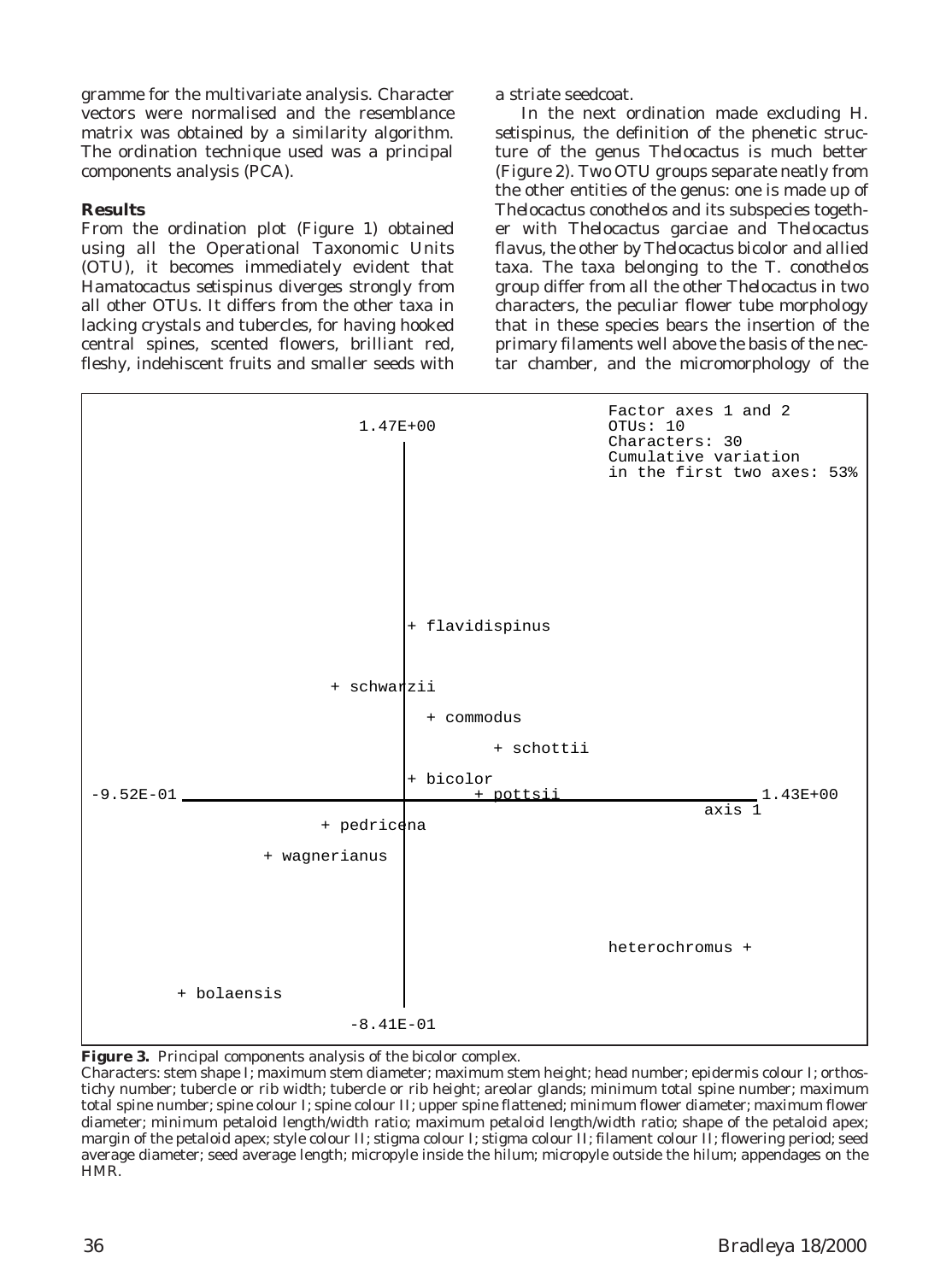seeds whose testa cells are conical with a smooth surface. *Thelocactus garciae* is very similar, morphologically, to *T*. *conothelos*, from which it diverges by the different shape of the tubercles, that are rounded, whereas in *conothelos*, at least when young, they are angled; by the epidermis colour, but, mainly, by the micromorphology of the seeds that in this species have not such a large hilum micropilar region as in *conothelos* and instead have conspicuous funicle rests. In this it similar to *Thelocactus tulensis*, the only other species, along with *T*. *flavus*, to have this character. *Thelocactus flavus* is the latest species belonging to this group. It is a close ally of *T*. *garciae*, from which it differs in the clustering habit, the different spine number and the flower colour.

The *bicolor* group is the richest in entities and to assess the relationships inside it we made a



**Figure 4.** Principal components analysis of *Thelocactus: bicolor* and *conothelos* complexes excluded from the ordination.

OTUs: bue = *buekii*; fre = *freudenbergeri*; has = *hastifer*; hex = *hexaedrophorus*; hin = *hintonii*; kra = *krainzianus*; lab = "La Bolsa"; lau = *lausseri*; leu = *leucacanthus*; loy = *lloydii*; mac = *macdowellii*; mat = *matudae*; mul = *multicephalus*; nid = *nidulans*; phy = *phymatothelos*; rin = *rinconensis*; schm = *schmollii*; tul = *tulensis*.

Characters: stem shape I; stem shape II; maximum stem diameter; maximum stem height; head number; epidermis colour I; epidermis colour II; epidermis colour III; number of hypodermal layers; seedling shape; ribs; orthostichy number; tubercle shape; grooved tubercles; tubercle or rib width; tubercle or rib height; areolar glands; minimum total spine number; maximum total spine number; central and radial spines distinguishable; spine colour I; spine colour II; spine colour III; shredded spines; minimum flower diameter; maximum flower diameter; minimum petaloid length/width ratio; maximum petaloid length/width ratio; margin of the petaloid apex; flower colour I; flower colour II; flower colour III; style colour I; style colour II; filament colour II; pollen; early bud development; flowering period; seed average diameter; seed average length; micropyle inside the hilum; micropyle on the edge of the hilum; micropyle outside the hilum; appendages on the hilum edge; funicle rests conspicuous; testa cells shape; sinuate anticlinal cell walls.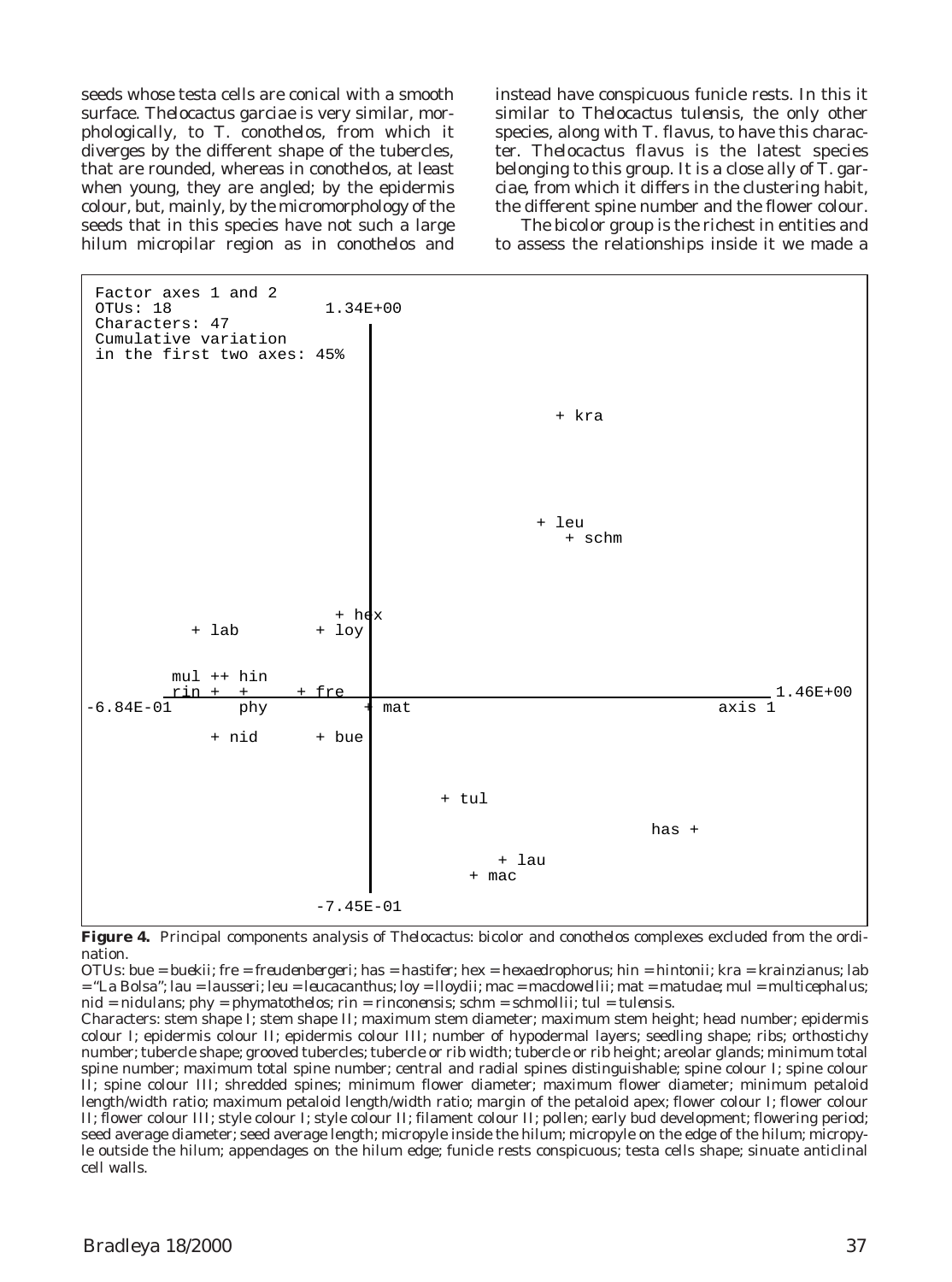separate ordination (Figure 3). The taxa of this complex differ from the other taxa of the genus in two characters: the flower that has always a more or less deep red throat, and the pollen whose grains are polycolpate, a character that we find elsewhere only in *Thelocactus macdowellii*. The PCA results point out the affinity of *T*. *heterochromus* with *T*. *bicolor*, so that it stands apart from all the entities of the *bicolor* complex. *Heterochromus* differs from *bicolor* in the stem shape, which is depressed, by having more robust spines and for the absence of areolar glands. Lack of areolar glands is a character common also to other populations, scattered through Durango and Chihuahua, that have been till now considered *bicolor*, which they morphologically resemble, but from which they differ in having rather more robust spines. We have associated, in our analysis, these populations with the plants distributed by Brack as *Thelocactus bicolor* var. *pottsii*. These originate from an area near Jimenez, in the state of Chihuahua, and have an interesting feature: they have the lower central spine hooked. We followed Brack in the use of the epithet *pottsii* to name this intermediate form, because, with regard to the spine number and stoutness, they fit the description by Salm-Dyck. Inside the *bicolor* group three OTUs all segregate together: *bolaensis*, *wagnerianus* and 'Pedricena'. This last includes some entities distributed by Brack as red-spined *bolaensis* and native of Coahuila, between San Pedro and Boquillas. All these three entities are united, and distinguish from *bicolor*, for having a cylindrical stem, often slightly caespitose, with 8–13 ribs and a greater radial spine number.

Leaving out the ordination the groups of *bicolor* and *conothelos*, we reached an optimum



*T*. *leucacanthus* ssp. *schmollii* (*krainzianus*), Peña Miller, Querétaro.



*T. macdowellii*, Higueras, Coahuila.





*T. multicephalus*, Sandia, Nuevo León. *T. multicephalus* ("La Bolsa"), El Desierto, Nuevo León.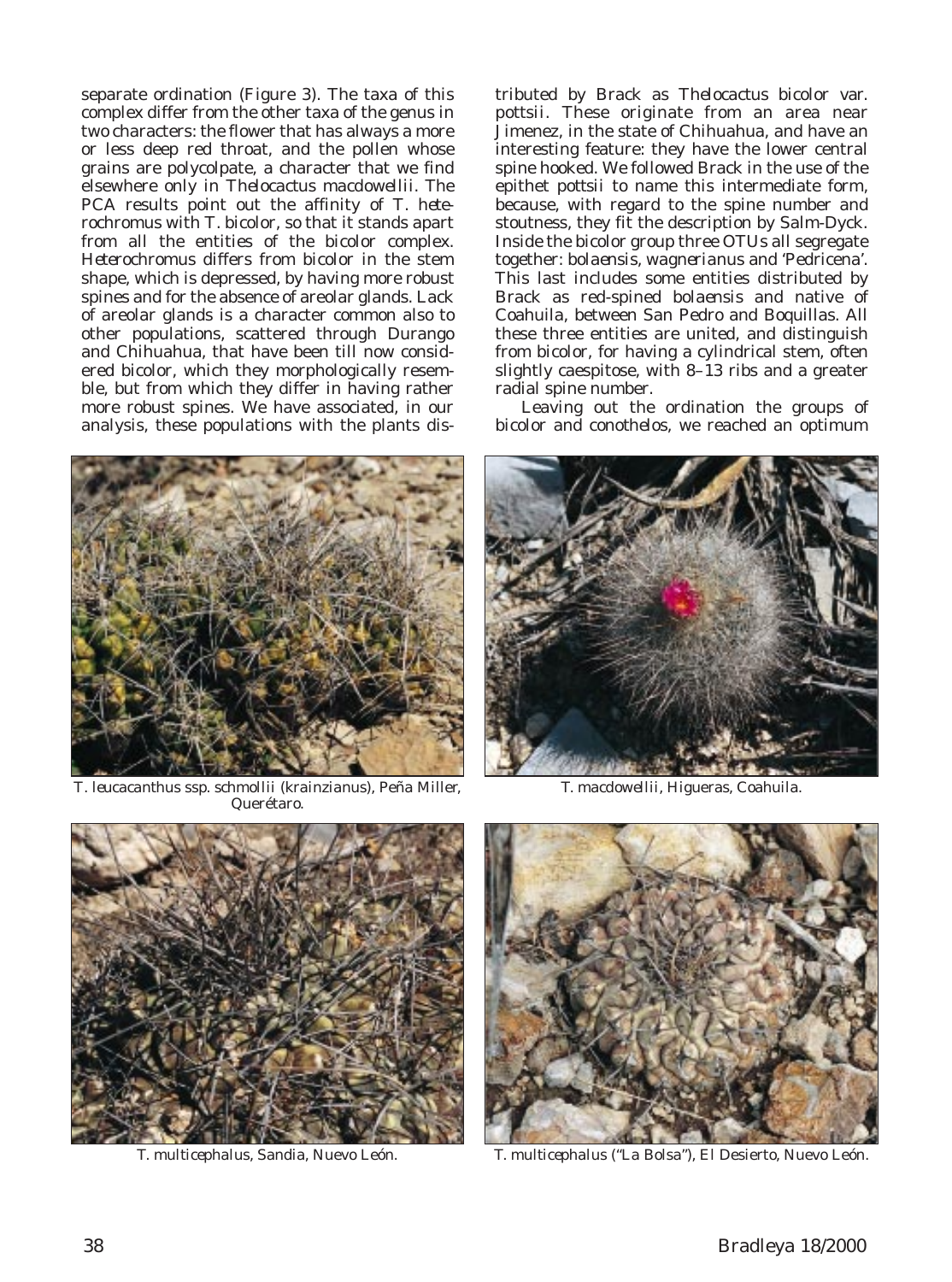



*T. rinconensis* ssp. *rinconensis*, Ramos Arizpe, Coahuila. *T. rinconensis* ssp. *rinconensis* (*phymatothelos*), Arteaga, Coahuila.





*T. rinconensis* ssp. *freudenbergeri*. *T. rinconensis* ssp. *hintonii*, Rayones, Nuevo León. Photo Jantschgi.



*T. rinconensis* ssp. *nidulans*, Sierra Paila, Coahuila. *T. tulensis*, El Huizache, San Luis Potosí.

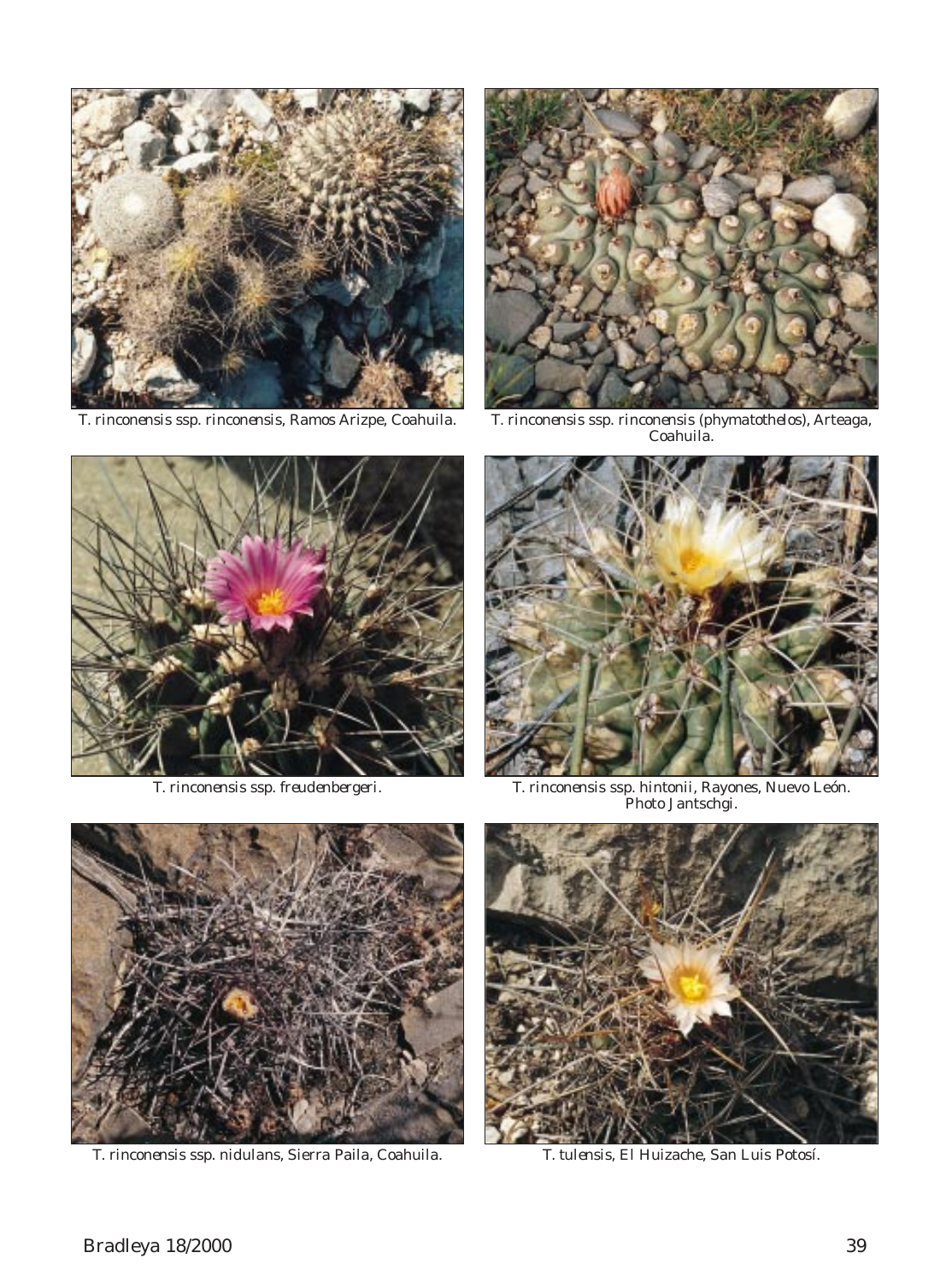resolution of the remaining OTUs (Figure 4). Two clusters are recognisable here: the first is formed by *Thelocactus rinconensis* and subspecies, *Thelocactus hexaedrophorus* and subspecies, *Thelocactus multicephalus*, *Thelocactus buekii* and *Thelocactus matudae*; the other by *Thelocactus leucacanthus* and subspecies. The latter group of three related entities is made up by *leucacanthus*, *schmollii* and *krainzianus* sensu Nagl. The OTUs that are not included inside any cluster are formed by four species: *Thelocactus lausseri*, *Thelocactus hastifer*, *Thelocactus macdowellii* and *Thelocactus tulensis*, and are not closely related to any other

species.

The group with the greatest number of OTUs is formed by *rinconensis*, *nidulans*, *freudenbergeri*, *hintonii*, *phymatothelos*, *multicephalus*, 'La Bolsa', *hexaedrophorus*, *lloydii*, *buekii* and *matudae*, and to obtain a good resolution inside it, we made a further ordination with only these OTUs. In the related plot (Figure 5) these OTUs separate into four clusters. The largest is formed by *T*. *rinconensis* and its subspecies, that share a unique character: they have a multi-layered hypodermis, a feature typical of these entities and present only in this complex in the whole genus. *T*. *multicephalus*, in its more southern



**Figure 5.** Principal components analysis of *Thelocactus*: the group formed by *buekii*, *hexaedrophorus*, *multicephalus* and *rinconensis* resolved.

OTUs: bue = *buekii*; fre = *freudenbergeri*; hex = *hexaedrophorus*; hin = *hintonii*; lab = "La Bolsa"; loy = *lloydii*; mat = *matudae*; mul = *multicephalus*; nid = *nidulans*; phy = *phymatothelos*; rin = *rinconensis*.

Characters: stem shape I; maximum stem diameter; maximum stem height; head number; epidermis colour I; epidermis colour II; epidermis colour III; number of hypodermal layers; ribs; orthostichy number; tubercle shape; tubercle or rib width; tubercle or rib height; minimum total spine number; maximum total spine number; central and radial spines distinguishable; spine colour II; spine colour III; shredded spines; minimum flower diameter; maximum flower diameter; minimum petaloid length/width ratio; maximum petaloid length/width ratio; margin of the petaloid apex; flower colour I; flower colour II; flower colour III; style colour I; style colour II; flowering period; seed average diameter; seed average length; micropyle inside the hilum; micropyle on the edge of the hilum; micropyle outside the hilum; appendages on the hilum edge; testa cells shape.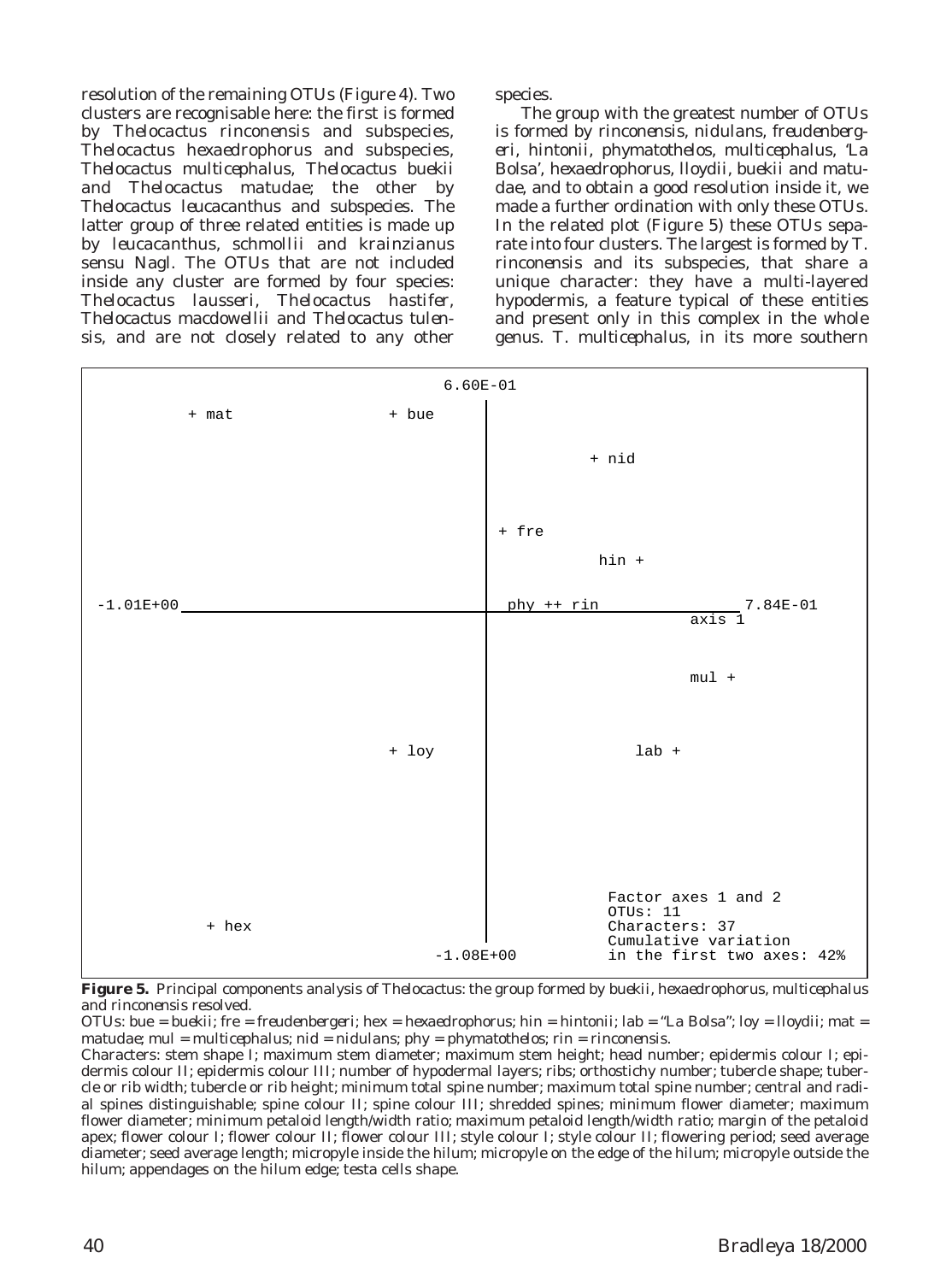forms (OTU La Bolsa) that usually have single depressed stems, resembles a *rinconensis*, but differs from it by two characters: the lack of ribs and the presence of only one hypodermal layer (Figure 6), while *rinconensis* and allied taxa always have the stem divided into ribs and two or three hypodermal layers (Figure 7). *Thelocactus hexaedrophorus* is distributed over a rather large area and has numerous local forms slightly differing from each other and all included in the OTU *hexaedrophorus*. The plants originating from the area near Fresnillo have been identified by Anderson as the *Thelocactus lloydii* of Britton and Rose, so we included them in the OTU *lloydii*. The last two taxa we have taken into consideration for this ordination are *Thelocactus buekii* and *Thelocactus matudae*.

### **Discussion**

The phenetic structure of the genus *Thelocactus*, as it appears from the PCA, does not match that proposed by Anderson (1986) in his revision of the genus. This is due to the fact that we have used for our study a much greater number of characters, 65 versus 19, to establish the relationships inside the genus. From the comparison made by Anderson among *Hamatocactus setispinus*, *Thelocactus bicolor* and *Thelocactus hexaedrophorus*, it emerged that *setispinus* and *bicolor* share ten of the nineteen characters used, while only four are common to *setispinus* and *hexaedrophorus*. The scantiness of the shared characters between *H*. *setispinus* and *T*. *hexaedrophorus* (that is, the type species of the genus) made Anderson uncertain if to include *setispinus* in *Thelocactus* or not. Eventually *H*. *setispinus* was included in *Thelocactus*, suppressing the monotypic genus *Hamatocactus*, as considered troublesome, but in the meantime making the delimitation of *Thelocactus* awkward.

We think that Anderson has underestimated

some characters that are basic to the circumscription of this genus, namely the presence of tubercles and a semi-fleshy fruit dehiscing at maturity. The seed shape, pyriform and with a basal hilum, excludes any relationship of *setispinus* with *Ferocactus*, a relationship once upheld by Benson (1982), but advocates that it belongs to the same phylogenetic line as *Thelocactus*. According to us *H*. *setispinus*, for the size of the seeds, that are smaller than those of *Thelocactus*, and for the secondary sculpture of the seedcoat, striate rather than micro-papillate, is, closer allied to *Turbinicarpus*, whose seeds have a similar size and, in the majority of the species, a striate seedcoat. An analogous stand has been already taken by Doweld in 1998, with the inclusion of *Hamatocactus* in his new subtribe Turbinicarpinae to which *Thelocactus* does not belong. To conclude, in view of the PCA results and of the morphological differences regarding some characters — presence of tubercles, fruit morphology and seed micromorphology, according to us fundamental for the circumscription of the genus *Thelocactus* — we think that *H*. *setispinus* is not to be included in *Thelocactus* and therefore the monotypic genus *Hamatocactus* is to be retained.

The cuticle micromorphology of *Thelocactus conothelos* and its subspecies led Doweld (1998) to propose a new genus, *Torreycactus*, for them, placing it in a distinct phylogenetic line, together with *Kadenicarpus* and *Bravocactus*, two other new monotypic genera, including in the first *Turbinicarpus horripilus* and in the second *Turbinicarpus pseudomacrochele*, both having seeds with a smooth cuticle. Our opinion is that segregating *conothelos* from the genus *Thelocactus* only on the basis of this single character is wrong. Moreover, when all the other characters are congruent with those of the other *Thelocactus* species, we do not agree with



**Figure 6.** Outer cell layers of *Thelocactus multicephalus*, HO 809 Sandia, Nuevo León, only one hypodermal layer is present. The bar 100 µm long.



**Figure 7.** Outer cell layers of *Thelocactus rinconensis* ssp. *freudenbergeri*, CSD173 Grutas de Garcia, Nuevo León, a several layered hypodermis is present.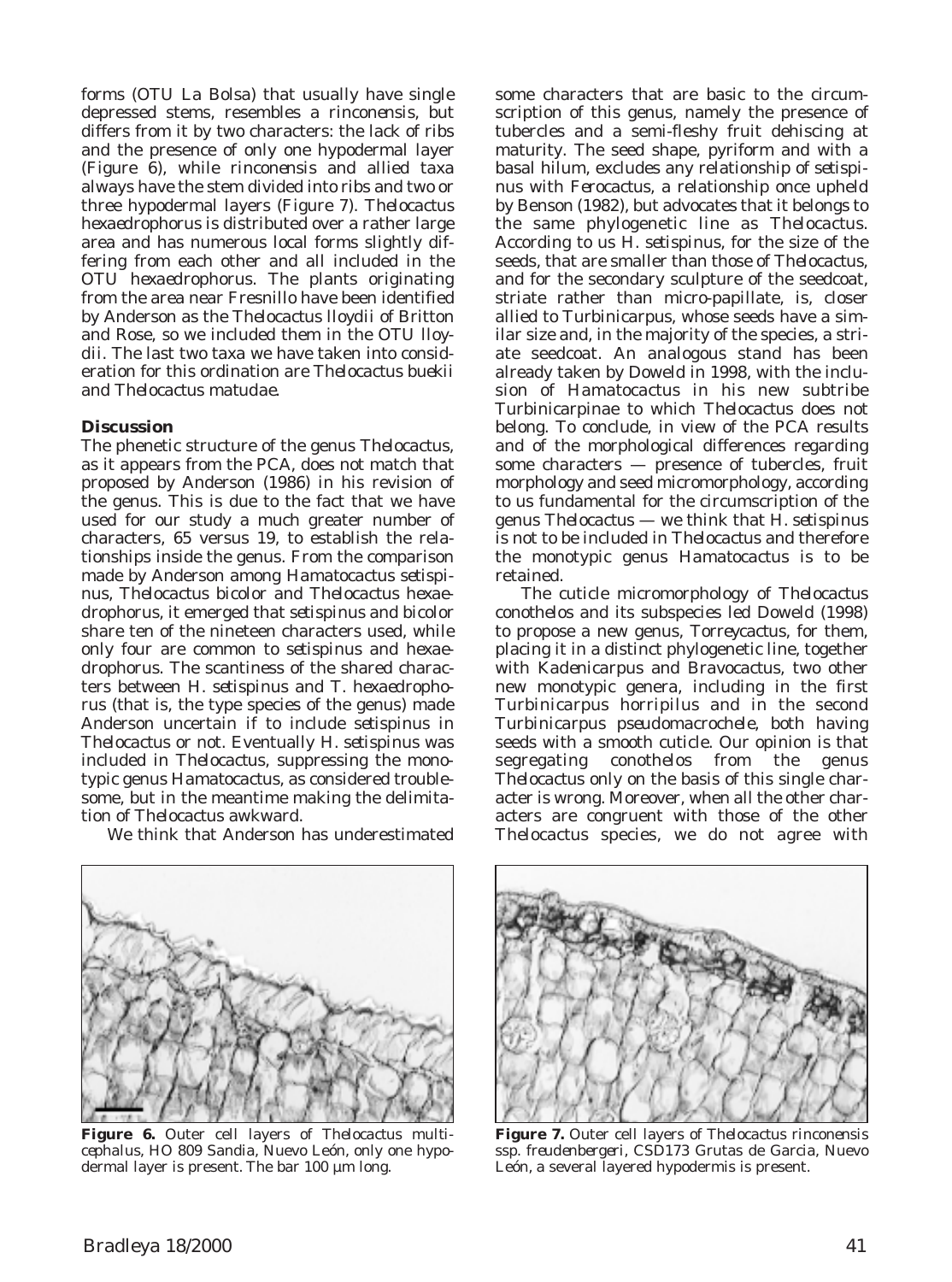Doweld's proposal.

The typical form of *T*. *conothelos* ssp. *aurantiacus* is morphologically sufficiently distinct from the type species, both for body shape and spination, but there are populations, situated at the beginning of the Aramberri valley and more southerly too, that we have observed near La Escondida and Zaragoza, that are morphologically identical to the ssp. *conothelos*, the sole difference being the flower colour that varies from a deep yellow to orange in the populations near Zaragoza. We think that these entities fall within the normal variability of this subspecies that differs from the type species only for the different flower colour. It is our opinion that this character is sufficient to maintain as distinct these two taxa as the pigments that account for the two colours, betaxanthins for the yellow and betacyanins for the magenta, are the product of two different biosynthetic pathways (Gibson & Nobel, 1986). Of the subspecies *argenteus* are known only some populations native of the Ascension valley. They are all morphologically similar with each other and distinct from the type species for the spination, that is denser, and for the different colour of the central spines, white instead of greyish.

The morphological differences between *T*. *conothelos* and *T*. *garciae* are scanty and the differences founded in seed micromorphology seem not sufficient to justify the maintenance of *garciae*, that in the latest CITES Cactaceae Checklist has been listed as provisionally accepted at the species rank, so we think that is more appropriate to treat it as a subspecies of *conothelos*. Also if *flavus* differs from *conothelos* for some more characters, spine number and the clustering habit, than *garciae* does, due to its close relationship with *garciae* based on seed micromorphology, it has to be treated as a subspecies of *conothelos* too. A taxon that can be referred to this group is *Thelocactus panarottoanus* Halda. Halda (1998), in his description full of gaps and not accompanied by any photograph, compared this species with *Thelocactus rinconensis* and *T*. *conothelos*. The indications of the similarity of the seeds of *T*. *panarottoanus* with those of *T*. *conothelos*, along with the flower colour and the generic type locality, make us suppose that it is conspecific with *T*. *flavus*. The author also states it is related to *T*. *rinconensis*. Therefore *T*. *panarottoanus* is comprised in the same OTU of *T*. *flavus*, and the two epithets are synonymous.

*Thelocactus bicolor* is the species with the greatest distribution area that extends from Texas, north, to San Luis Potosí, south, and from Tamaulipas, east, to Durango, west. It is then natural to find populations that differ from each other more or less neatly and that many of them

have been formally described. Of all the varieties once described, today only two are formally accepted, all the others have increased the synonym list of *T*. *bicolor*. Moreover the validity of the systematic position of *Thelocactus heterochromus*, at species rank, has been recently questioned, this taxon being listed as provisionally accepted in the new CITES Cactaceae Checklist.

Due to the weak differences, depressed stem, lack of areolar glands and stronger spines, found between *heterochromus* and *bicolor*, we think that it is not justified to use species rank for *heterochromus*, but that it should be considered a subspecies of *bicolor*. We believe that the entities included in the OTU *pottsii*, for the lack of areolar glands, are more closely allied with *heterochromus* than with *bicolor*, so the limits of the former should be extended to include also these forms. This is, at present, the best choice, waiting for more data on the distribution of these entities and of *heterochromus* in this area, data that ascertain or not the opportunity to create a new subspecies to accommodate those entities morphologically intermediate between *bicolor* and *heterochromus*. Anderson (1987) did not consider it appropriate to recognise either *bolaensis* or *wagnerianus* at varietal rank, including both in the synonym list of *T*. *bicolor*.

We don't agree with this line, but believe that these three entities should be, instead, included in a subspecies of *bicolor*. This would be congruent with the taxonomic treatment reserved for two other entities, *flavidispinus* and *schwarzii*, whose taxonomic rank we feel disposed to accept, but that surely are not phenetically so far from *bicolor* as are *bolaensis* or *wagnerianus*. To conclude the analysis of the *bicolor* complex, we have to comment on two more OTUs: *schottii* and *commodus*. With the name *schottii* are identified some Texas populations whose plants have the characteristic of bearing a flattened, upper radial spine up to 7 cm long, while *commodus* is described as having only one central spine.

At this point it is necessary to open a parenthesis. In *T*. *bicolor*, as in many other species of the genus, the discrimination between central and radial spines is awkward. Typically *bicolor* has three central spines, of which the lowest is the longest and porrect, while the other two are erect, generally slightly more robust and longer than the radials, with which they can often be mistaken by being appressed against the stem as the radials are. The typical upper spine, flattened and erect, has been considered by us as a radial spine. Based on these premises, *commodus* has three central spines, as does the type species, and the maintenance of this variety or of var. *schottii*, whose only difference with *bicolor* consists in the long upper spine, is not justified.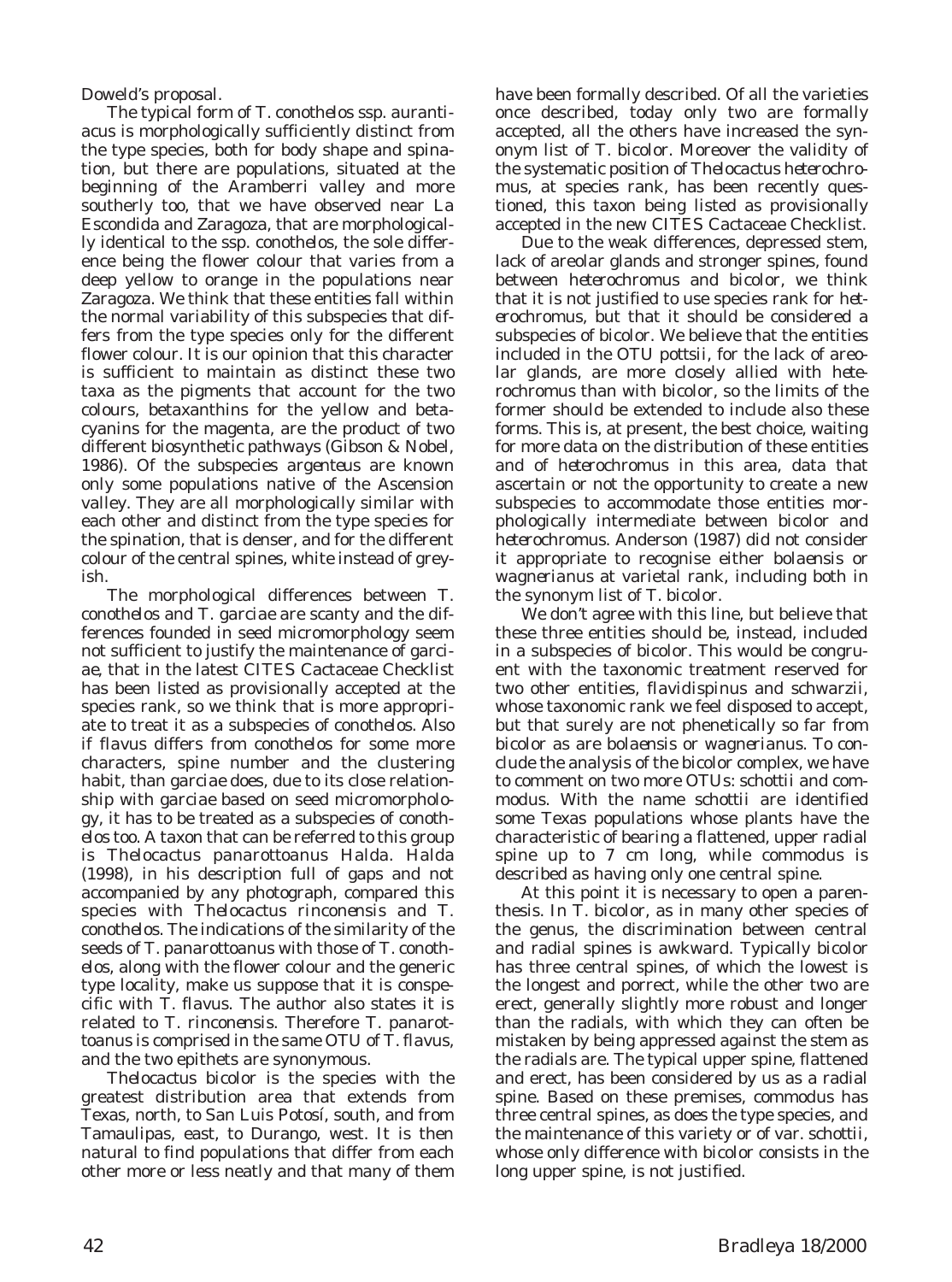*T*. *leucacanthus* and subsp. *schmollii* differ only in the flower colour: yellow in the former and magenta in the latter. As for *T*. *conothelos* subsp. *aurantiacus*, we think this character is sufficient to maintain these two taxa separate. For many years the identity of *Thelocactus krainzianus* has remained uncertain, and after the description of *Thelocactus matudae* it has been thought possible to identify *krainzianus* with it (Chvastek, 1985; Anderson, 1987). Nagl, in 1991, after he visited some *leucacanthus* populations in the area near Peña Miller, Querétaro, believed that it was possible to identify these plants with the *krainzianus* of Oehme.

The plants of this area fit well the description given by Oehme, have 8 ribs, are clustering and, above all, have the tubercles cross-grooved at the base, characters that do not belong to *matudae*. The presence of a cross-groove on the tubercles is a typical character for this entity, that we found between Peña Blanca and Peña Miller, but can occasionally appear both in *leucacanthus* and *schmollii*. The latter taxon we came across a little north of Vizarron, differing from *krainzianus* also in the size of the tubercles, that are smaller, and in the greater number of radial spines. We believe that these differences are not sufficient to separate *krainzianus* from *schmollii*, as Nagl has just done, proposing the rank of forma for *krainzianus*. Therefore we think it is more appropriate to consider these two taxa synonyms, maintaining the name *schmollii* that is more widespread.

All the taxa belonging to the *rinconensis* group are clearly closely related, but till now a consensus has not been reached on the acceptance of subspecies rank for these entities. Anderson (1999) thinks it is not justified to subdivide *T*. *rinconensis* into infraspecific taxa because 'there is a continuum from very spiny to spineless forms.' Glass (1997), instead, believed it appropriate to raise *nidulans* and *phymatothelos* to subspecific level. As regards *freudenbergeri* and *nidulans* we feel it is justified to use subspecies rank as they differ significantly from *rinconensis*. *T*. *nidulans* is well distinguishable for having a greater number of spines, divided into central and radial spines, and *freudenbergeri* both for having a greater spine count, with central and radial spines distinct, and for the different flower colour that in this entity is magenta.

We can say very little about *T*. *rinconensis* ssp. *hintonii*, as we know this taxon only from the literature and so the data we have are incomplete. Our acceptance of this entity at subspecies rank is based, above all, on the different flower colour, yellow according to the description. If this character proves in the future to be inconsistent (in the photographs published along with the

description the yellow colour of the flower is rather faint), then this entity, whose spine number is variable from 3 to 10, being so intermediate between *rinconensis* and subspecies *freudenbergeri* and *nidulans*, should be treated as a local form of *rinconensis* and the status of the other subspecies, whose acceptance is based mainly on the spine count, should be re-evaluated. Among the various taxa that form this complex we have been in doubt only on the acceptance of *phymatothelos*, which is the entity that separates least from *rinconensis*, distinguished from it for having a more depressed stem and the spines generally shorter and recurved. We have chosen, eventually, to follow Anderson in considering inappropriate the recognition of *phymatothelos* at subspecies rank, as the differences found are too weak.

We do not agree with the proposal by Lüthy to include *Thelocactus multicephalus* in *rinconensis*, because, if *multicephalus* morphologically resembles a *rinconensis*, it differs from it by having indistinct ribs and only one hypodermal layer while all the entities belonging to the *rinconensis* group have a multi-layered hypodermis. This latter character is for us sufficient to separate these two taxa. *T*. *multicephalus* has a distribution area much larger than that reported by Lüthy: it actually extends south as far as Matehuala. The type form can be found near Sandia, Nuevo León, while in the more southerly localities it is replaced by forms with a single depressed stem with shorter spines that we have included in the OTU 'La Bolsa' and that we believe not sufficiently distinct to justify recognition at infraspecific rank.

The original description of *T*. *hexaedrophorus* reports that this species bears one central spine, whose absence, in the majority of the populations we observed in habitat, is constant. This is not true for the plants coming from Salinas, San Luis Potosí, (SB113) and Fresnillo, Zacatecas (the locality we visited is situated about 10 km north of Fresnillo, on the highway to Saltillo), therefore we are inclined to believe that the original plant could come from this area. We think that Anderson was wrong in identifying them with *T*. *lloydii*, a species that was described as having eight radial spines, but for which no mention was made on the presence of a central spine.

Recently a photograph was published (Succulenta, 1995) of a *T*. *hexaedrophorus* coming from La Mancha Durango, near the northern border of Zacatecas and then from an area corresponding to that given in the original description (northern Zacatecas), with heavy spines and without centrals, that fits well the description made by Britton and Rose. Due to species variability we think it is not justified to recognise this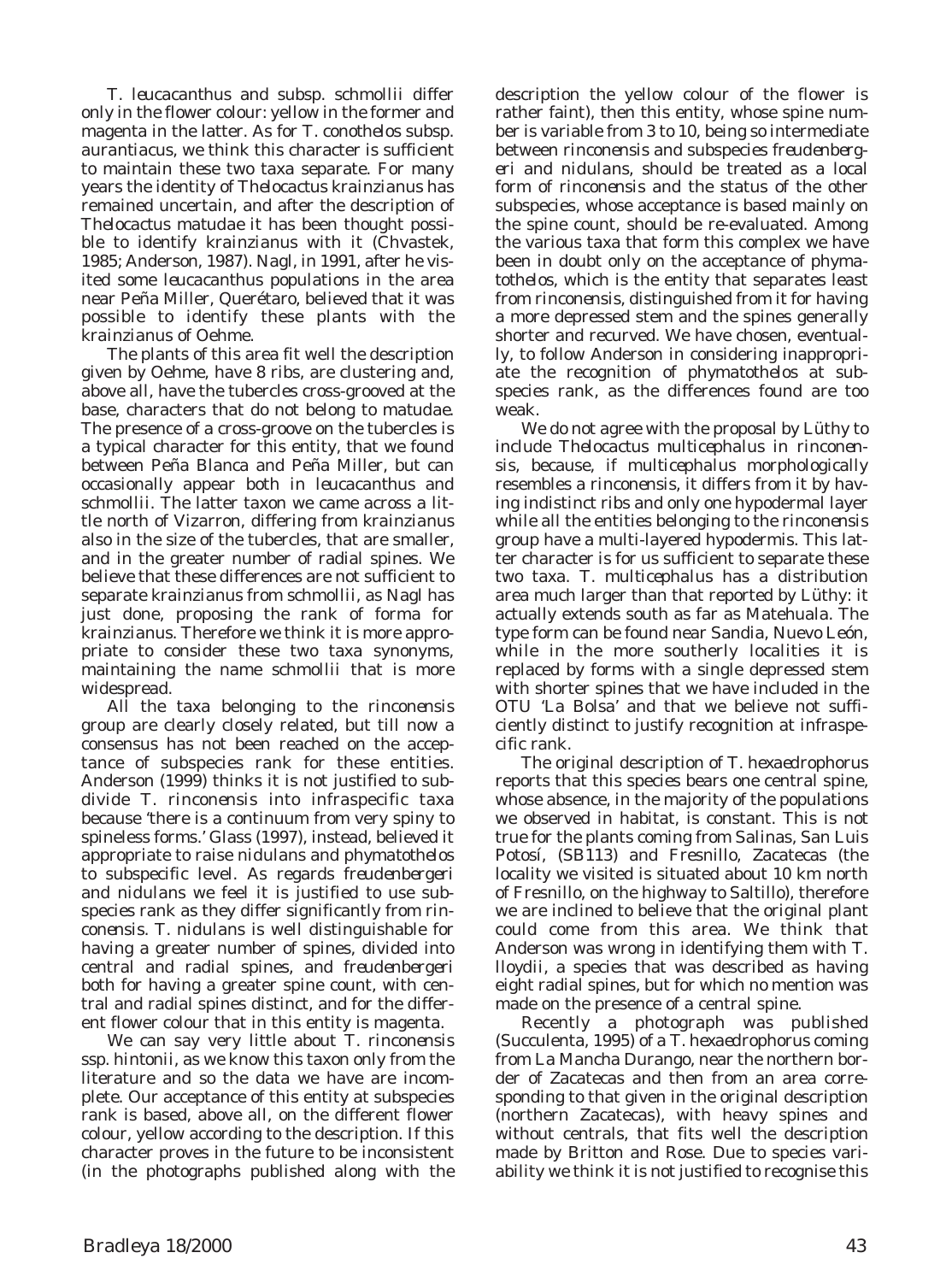

**Figure 8.** Seed of *Thelocactus buekii* ssp. *matudae*, SB973 Galeana, Nuevo León. (x 40).

subspecies, or other entities, at a formal rank.

*Thelocactus buekii* and *Thelocactus matudae* are closely related and distinguish from each other by the different shape of the tubercles, that are higher in *matudae*, for the different number of spines, that are more numerous in *matudae*, and for the different flower size, that is larger in *matudae*. We feel that we can accept the subspecies *matudae* provisionally, because the finding of new localities and the presence of intermediate forms, the densely spined forms typical of Rayones intergrading southerly, near Galeana, with less spiny forms bearing only one central spine, could make superfluous the division of these two entities.

Anderson considered both these two taxa as varieties of *T*. *tulensis*. According to us, however, they have nothing in common with this species, whose seed micromorphology is completely different. The seeds of *buekii* and *matudae* have the testa cells convex, the anticlinal walls straight and the funicle remains not visible (Figure 8), while the seeds of *tulensis* have tabular testa cells, undulate anticlinal walls and the funicle remains conspicuous (Figure 9). We think that these differences are sufficient to consider *T*. *buekii* unrelated to *T*. *tulensis* and then to maintain the former taxon at species rank, while *matudae* should be treated as a subspecies of it.

*Thelocactus hastifer*, *Thelocactus lausseri*, *Thelocactus macdowelli* and *Thelocactus tulensis*, are not closely related to any other species. None of the morphological characters is useful to estab-



**Figure 9.** Seed of *Thelocactus tulensis*, s. n. Tula, Tamaulipas. (x 40).

lish a relationship among these four species and the other thelocacti, but some suggestions can be obtained from seed micromorphology. The flat testa cells of the seeds of *hastifer* and *tulensis* suggest a relationship with *leucacanthus* or *hexaedrophorus*, while *lausseri* and *macdowelli*, having convex testa cells, can be compared to any other species having these characters, except *T*. *conothelos* whose seeds have conical testa cells with a smooth cuticle.

### **Systematic treatment**

- *Thelocactus* Britton & Rose, Bull. Torrey Bot. Club 49: 251 (Aug. 1922). Type: *Echinocactus hexeadrophorus* Lemaire.
	- *Torreycactus* Doweld, Sukkulenty 1: 19 (1998).

*Stem* single or clustering, depressed, globose, ovoid or cylindrical, 2–20 cm diameter, 3–40 cm high. *Ribs* present or indistinct. *Tubercles* present, rounded to conical. *Areoles* on the apices of the tubercles, sometimes with a short adaxial groove, with or without glands. *Spines* usually straight, variable in diameter, length and colour, central and radial spines generally distinguishable. *Flowers* apical, funnel-shaped, with a scaled tube, white, yellow or magenta. *Fruits* greenish to reddish, semi-fleshy, scaly with the perianth remnants persistent, opening at maturity by a basal pore. *Seeds* pyriform, with a basal hilum, black, testa cells flat, convex or conical, cuticle micropapillate or smooth.

### **Key to the species**

| <b>AA</b> Areolar glands present |  |
|----------------------------------|--|
| <b>BB</b> Central spines 3-4     |  |
|                                  |  |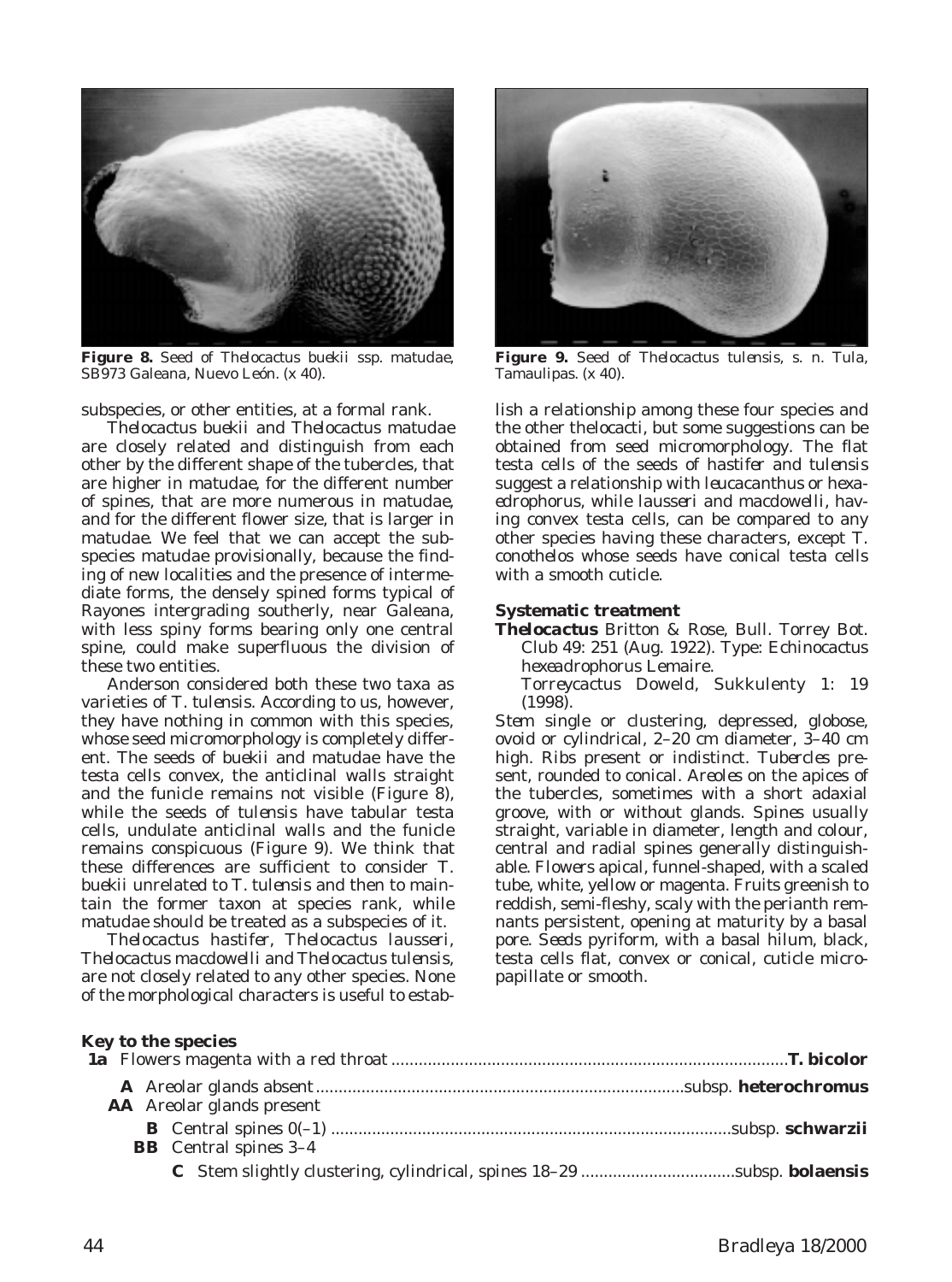**CC** Stem single, ovoid, spines 11–23

- **D** Stem up to 20 cm high, ribs 8, spines 11–22...........................................subsp. **bicolor DD** Stem up to 9 cm high, ribs 13, spines 15–23................................subsp. **flavidispinus**
- **1b** Flowers white, magenta or yellow without a red throat
	- **2a** Primary filaments inserted above the base of the nectar chamber, testa cells conical, cuticle smooth ........................................................................................................................**T. conothelos**
		- **A** Flowers white to magenta **B** Stem green, tubercles angled, flowers magenta (rarely white), seeds without conspicuous funicle remains **C** Central spines white and shredding, spines 24–29 ...........................subsp. **argenteus**
			- **CC** Central spines greyish, not shredding, spines 11–24.......................subsp. **conothelos BB** Stem olive-green or reddish, tubercles rounded, flowers white to pale magenta, seeds
		- with conspicuous funicle remains .................................................................subsp. **garciae AA** Flowers yellow
			- **B** Stem single, tubercles angled, spines 12–27........................................subsp. **aurantiacus BB** Stem clustering, tubercles rounded, spines 7–9..............................................subsp. **flavus**
	- **2b** Primary filaments inserted near the base of the nectar chamber, testa cells flat or convex, cuticle micro-papillate
		- **3a** Central and radial spines white........................................................................**T. macdowellii 3b** Central spines coloured, radial spines white or coloured
			- **4a** Flowers small, 25–45 mm diam., whitish with a magenta midstripe.................................. ...............................................................................................................................**T**. **lausseri 4b** Flowers 30–100 mm diam., white, magenta or yellow **5a** Areolar glands present **6a** Stem erect or decumbent, cylindrical, up to 40 cm high, ribs 13–18, spines 24–30
				- ....................................................................................................................**T. hastifer 6b** Stem erect, globose, up to 15 cm high, ribs 8, spines 9–21...........**T. leucacanthus A** Flowers yellow....................................................................subsp. **leucacanthus AA** Flowers magenta........................................................................subsp. **schmollii**
				- **5b** Areolar glands absent
					- **7a** Stem depressed to globose, ribs 13–21, tubercles angled, hypodermis with two or three layers ........................................................................................**T. rinconensis A** Flowers yellow..............................................................................subsp. **hintonii**
						- **AA** Flowers white to magenta **B** Central and radial spines not distinguishable ..............subsp. **rinconensis BB** Central and radial spines distinct
							- **C** Stem glaucous, spines heavy, shredded, 8–17, flowers white to magenta ..........................................................................................subsp. **nidulans CC** Stem green, spines not heavy or shredded, 8–10, flowers magenta......... ..............................................................................subsp. **freudenbergeri**
					- **7b** Stem depressed, globose or short cylindrical, ribs 8–21, tubercles angled or rounded, hypodermis with one layer
						- **8a** Ribs indistinct, tubercles angled, central and radial spines indistinguishable.. ..................................................................................................**T. multicephalus**
						- **8b** Ribs present or indistinct, tubercles rounded, central and radial spines distinct **9a** Stem depressed to globose, glaucous, tubercles rounded, central spines gen
							- erally missing, flowers white to light magenta............**T. hexaedrophorus**
							- **9b** Stem depressed to short cylindrical, not glaucous, tubercles conical, central spines present, flowers white to magenta
								- **10a** Stem globose to short cylindrical, olive-green, ribs present, flowers white to pale pink, seeds with flat testa cells .......................**T. tulensis**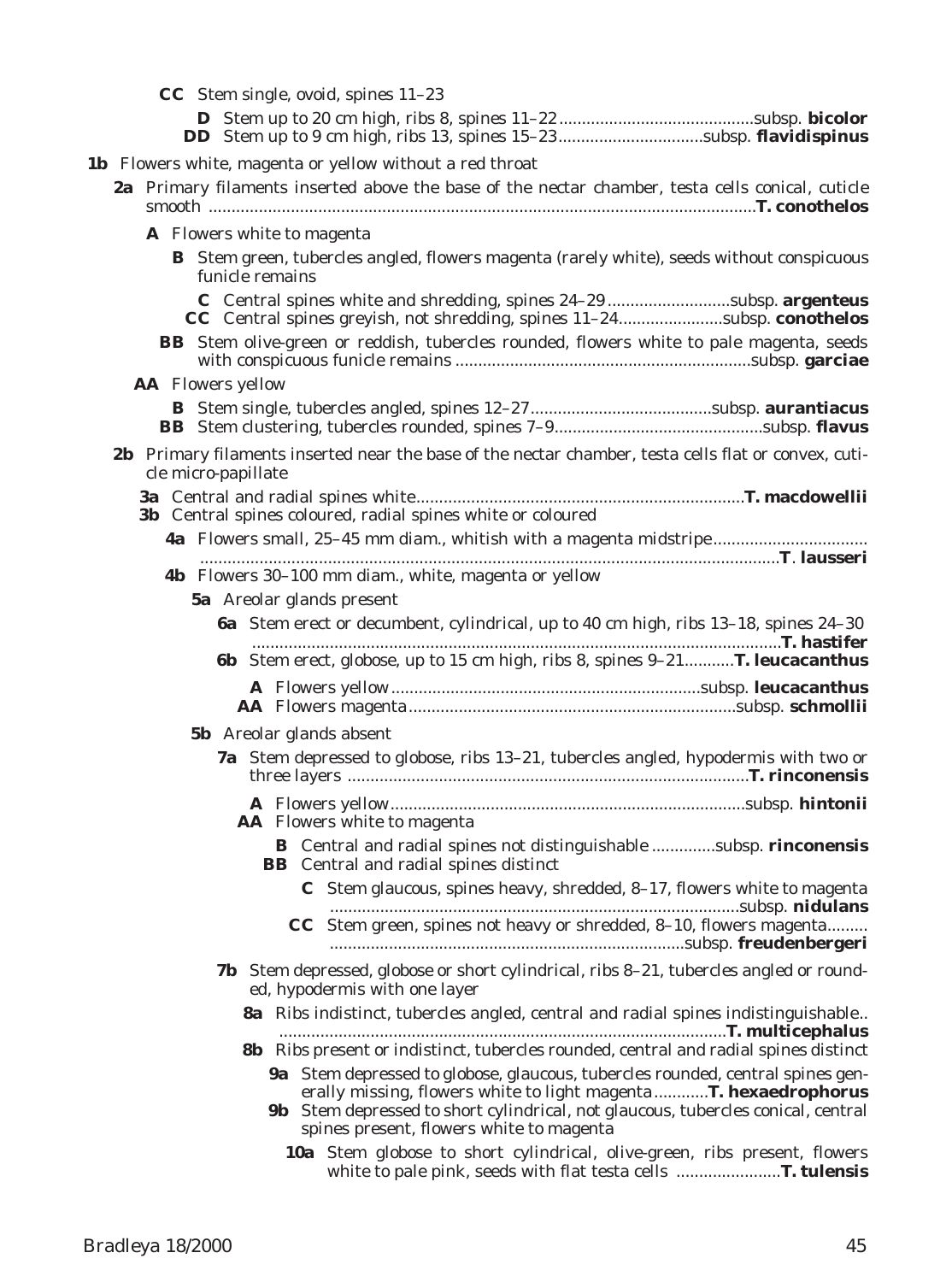- **10b** Stem depressed to globose, olive-green to reddish, ribs generally indistinct, flowers magenta, seeds with convex testa cells...............**T. buekii**
	- **A** Tubercles low, pointed, spines 5–12, flowers 35–45 mm diam............
	- .........................................................................................subsp. **buekii AA** Tubercles high, conical, spines 10–19, flowers 40–80 mm diam. ....... ....................................................................................subsp. **matudae**

### **List of accepted taxa**

*Thelocactus bicolor* (Galeotti ex Pfeiffer) Britton & Rose, Bull. Torrey Bot. Club 49: 251 (1922). Lectotype: Abbild. Beschr. Cact. 2: Pl. 25 (1848).

*Echinocactus bicolor* Galeotti ex Pfeiffer, Abbild. Beschr. Cact. 2: pl. 25 (1848). *Ferocactus bicolor* (Galeotti ex Pfeiffer) N. P. Taylor, Cact. Succ. J. Gr .Brit. 41: 30 (1979). *Echinocactus rhodophthalmus* Hooker, Bot. Mag. 76: pl. 4486 (1850). *Echinocactus rhodophthalmus* var. *ellipticus* Hooker, Bot. Mag. 78: pl. 4634 (1852). *Echinocactus ellipticus* Lemaire, Jard. Fleur. 3: pl. 270 (1853). *Echinocactus bicolor* var. *schottii* Engelm., Syn. Cact. U. S. 21 (1856). *Echinocactus schottii* Small, Fl. Southeast U. S. 814 (1903). *Thelocactus bicolor* var. *schottii* Krainz, Die Kakteen, Lfg. 18 (1961). *Echinocactus bicolor* var. *tricolor* Schumann, Gesambt. Kakt. 303 (1898). *Thelocactus bicolor* var. *commodus* Haas, Kakt. and. Sukk. 39: 86 (1988). *Thelocactus bicolor* ssp. *commodus* (Haas) Doweld, Sukkulenty 1: 30 (1999).

ssp. *bolaensis* (Runge) Doweld, Sukkulenty 1: 27–31 (1999). Lectotype: Gartenflora 38: 106, Abb. 21 (1889)

*Echinocactus bolaensis* Runge ('*bolansis*'), Gartenflora 38: 106 (1889). *Echinocactus bicolor* var. *bolansis* Schumann, Gesambt. Kakt. 303 (1898). *Thelocactus bicolor* var. *bolansis* Berger, Kakteen, 256 (1929). *Ferocactus bicolor* var. *bolaensis* N. P. Taylor, Cact. Succ. J. Gr. Brit. 41: 30 (1979). *Echinocactus wagnerianus* Berger, Kakteen, 256 (1929). *Thelocactus wagnerianus* Berger, Kakteen, 346 (1929). *Thelocactus bicolor* var. *wagnerianus* Krainz, Die Kakteen, Lfg. 18 (1961).

- ssp. *flavidispinus* (Backeberg) N. P. Taylor, CCI 5: 14 (1998). Lectotype: Beitr. Sukk.-Kunde Pflege 1941: 6 (1941) *Thelocactus bicolor* var. *flavidispinus* Backeb., Beitr. Sukk.-Kunde Pflege 1941: 6 (1941). *Thelocactus flavidispinus* Backeb., Cact. Succ. J. (US) 23: 150 (1951). *Echinocactus flavidispinus* Weniger, Cacti S. W. 87 (1970) nom. nud. *Ferocactus bicolor* var. *flavidispinus* N. P. Taylor, Cact. Succ. J. Gr. Brit. 41: 30 (1979).
- *Thelocactus bicolor* ssp. *heterochromus* (Weber) Mosco & Zanovello **comb. et stat. nov. Basionym**: *Echinocactus heterochromus*

F. A. C. Weber, Bois Dict. Hort. 466 (1896). Neotype: Durango, 3.5 km al Oeste de la Soledad, *R. D. Worthington* 10902 (TEX).

*Thelocactus heterochromus* (F. A. C. Weber) van Oosten, Kakteenkunde 58 (1940). *Ferocactus heterochromus* N. P. Taylor, Cact. Succ. J. Gr. Brit. 41: 90 (1979). *Echinocactus bicolor* var. *pottsii* Salm-Dyck, Cact. Hort. Dyck. 173 (1850).

- ssp. *schwarzii* (Backeberg) N. P. Taylor, CCI 5: 14 (1998). Lectotype: Cact. Succ. J. Gr. Brit. 12: 84 (1950). *Thelocactus schwarzii* Backeb., Cact. Succ. J. Gr. Brit. 12: 81 (1950). *Ferocactus bicolor* var. *schwarzii* N. P. Taylor, Cact. Succ. J. Gr. Brit. 41: 30 (1979). *Thelocactus bicolor* var. *schwarzii* E. F. Anderson, Bradleya 5: 61 (1987).
- *Thelocactus buekii* (Klein) Br. & R., Cact. 4: 8 (1923). Lectotype: Gartenflora 8: 257, Taf. 266 (1859). *Echinocactus buekii* Klein ('*buckii*'), Gartenflora 8: 257 (1859). *Thelocactus tulen-*

*sis* var. *buekii* (Klein) E. F. Anderson, Bradleya 5: 65 (1987). *Thelocactus tulensis* ssp. *buekii* (Klein) N. P. Taylor, CCI 5:14 (1998).

- *Thelocactus buekii* ssp. *matudae* (Sanchez-Mej. & Lau) Mosco & Zanovello **comb. nov. Basionym**: *Thelocactus matudae* Sanchez-Mej. & Lau, Cact. Suc. Mex. 23: 51–52 (1978). Type: Nuevo León, near Rayones, *A. Lau Rubens* s. n. (MEXU). *Thelocactus buekii* var. *matudae* (Sanchez-Mej. & Lau) E. F. Anderson, Bradleya 5: 66 (1987). *Thelocactus tulensis* ssp. *matudae* (Sanchez-Mej. & Lau) N. P. Taylor, CCI 5: 14 (1998).
- *Thelocactus conothelos* (Regel & Klein) Backeb. & F. Knuth, Kaktus-ABC, 385 (1935). Neotype: Tamaulipas, 1 mile south-west of La Perdida, 22 Jan. 1961, *E. F. Anderson* 1725 (POM).

*Echinocactus conothelos* Reg. & Klein, Ind. Sem. Hort. Petrop. 48 (1860). *Gymnocactus conothelos* Backeb., Die Cactaceae V: 2859 (1961). *Torreycactus conothele* (Regel & Klein) Doweld, Sukkulenty 1: 15–30 (1998). *Echinocactus smithii* Muehlenpf. nom. rej. prop., Allg. Gartenzeitung 14: 370 (1846). *Echinocactus saussieri* Weber, Bois Dict. Hort., 468 (1896). *Thelocactus saussieri* Berger, Kakteen, 257 (1929). *Gymnocactus*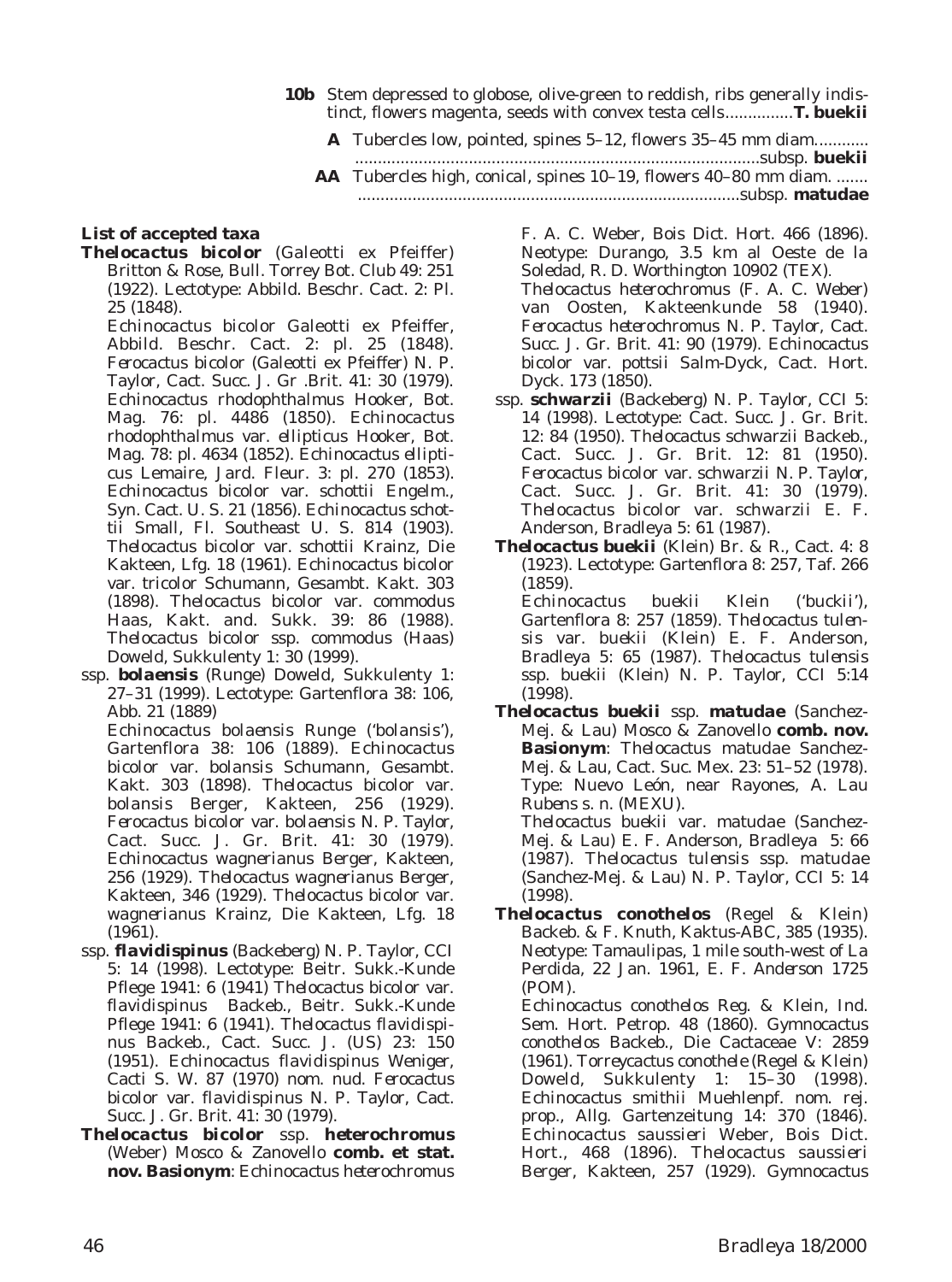*saussieri* Backeb., Cact. Succ. J. (US) 23: 151 (1951).

ssp. *argenteus* (Glass & Foster) Glass, Ident. Guide Threatened Cacti of Mexico 1: TH/CON (1997). Type: Nuevo León, about 7 miles west of Ascension, 12 Feb. 1971, *Glass & Foster* 3176 (ZSS).

*Thelocactus conothelos* var. *argenteus* Glass & Foster, Cact. Succ. J. (US) 44: 48 (1972). *Torreycactus conothele* var. *argenteus* (Glass & Foster) Doweld, Sukkulenty 1: 19 (1998).

ssp. *aurantiacus* (Glass & Foster) Glass, Ident. Guide Threatened Cacti of Mexico 1: TH/CON (1997). Type: Nuevo León, about 9 miles east of La Escondida, 12 Feb. 1971, *Glass & Foster* 3183 (ZSS).

*Thelocactus conothelos* var. *aurantiacus* Glass & Foster, Cact. Succ. J. (US) 44: 48 (1972). *Torreycactus conothele* var. *aurantiacus* (Glass & Foster) Doweld, Sukkulenty 1: 19 (1998).

*Thelocactus conothelos* ssp. *flavus* (Mosco & Zanovello) Mosco & Zanovello **comb. et stat. nov. Basionym**: *Thelocactus flavus* Mosco & Zanovello Cactus & Co., 3: 20 (1999). Type: San Luis Potosí, Huizache, *Kuenzler* 362, cult. A. Mosco, Nov. 1998 (HG-PAD).

*Thelocactus panarottoanus* Halda, Acta Mus. Richnov. sect. Nat. 5: 161 (1998).

- *Thelocactus conothelos* ssp. *garciae* (Glass) Mosco & Zanovello **comb. et stat. nov. Basionym**: *Thelocactus garciae* Glass, Ident. Guide Threatened Cacti of Mexico 1: TH/GA (1997). Type: Tamaulipas, Municipio de Bustamante, *J. A. Garcia Luna* 383, (CANTE).
- *Thelocactus hastifer* (Werderm. & Boedeker) F. Knuth, in Backeb. & F. Knuth, Kaktus-ABC, 360 (1935). Type: (B). *Echinocactus hastifer* Werdeman. & Boedeker, Notizbl. Bot. Gart. Mus. Berlin-Dahlem 11: 274 (1931). *Ferocactus hastifer* N. P. Taylor, Cact. Succ. J. Gr. Brit. 41: 90 (1979).

*Theloactus hexaedrophorus* (Lemaire) Britton & Rose, Bull. Torrey Bot. Club 49: 251 (1922). Neotype: Iconographie descriptive des Cactees, Pl. 2 (Dec. 1841). *Echinocactus hexaedrophorus* Lemaire, Cact. Gen. Nov. Sp. 27 (1839). *Echinocactus droegeanus* Hildm. ex Schumann, Gesambt. Kakt. 438 (1898). *Echinocactus hexaedrophorus* var. *droegeanus* R. Meyer, Monatsschr. Kakt.-Kunde 27: 40 (1917). *Echinocactus fossulatus* Scheidw., Allg. Gartenz. 9: 49 (1841). *Echinocactus hexaedrophorus* var. *fossulatus* Salm-Dyck ex Labouret, Monogr. Cact. 251 (1853). *Thelocactus fossulatus* Br. & R., Cact. 4: 10 (1923). *Thelocactus hexaedrophorus* var. *fossulatus* Backeb., Die Cactaceae V: 2800 (1961). *Echinocactus hexaedrophorus* var.

*labouretianus* Schumann, Gesambt. Kakt. 438 (1898). *Thelocactus hexaedrophorus* var. *labouretianus* A. Berger, Kakteen 253 (1929). *Echinocactus hexaedrophorus* var. *major* Quehl, Monatsschr. Kakt.-Kunde 4: 29 (1894). *Thelocactus hexaedrophorus* var. *major* A. Berger, Kakteen 253 (1929). *Echinocactus hexaedrophorus* [var.] *roseus* Lemaire ex Labouret, Monogr. Cact. 251 (1853). *Echinocactus hexaedrophorus* [var.] *subcostatus* Salm-Dyck, Cact. Hort. Dyck. 1849, 34 (1850). *Thelocactus hexaedrophorus* var. *decipiens* A. Berger, Kakteen 253 (1929). *Thelocactus lloydii* Britton & Rose, Cact. 4: 11 (1923). *Thelocactus hexaedrophorus* var. *lloydii* (Br. & R.) Kladiwa & Fittkau, in Krainz, Die Kakteen Lfg. 61 (1975). *Thelocactus hexaedrophorus* ssp. *loydii* (Br. & R.) N. P. Taylor, CCI 5: 14 (1998).

- *Thelocactus lausseri* J. Riha & J. Busek, Kakt. and. Sukk. 37: 162–164 (1986). Type: Coahuila, Sierra de las Ovejas, *A. Lausser* s. n. (PR).
- *Thelocactus leucacanthus* (Zucc. ex Pfeiffer ) Britton & Rose, Cact. 4: 8 (1923). Lectotype: Abb. Bayer. Akad. Wiss. München 2: Tab. II (1837).

*Echinocactus leucacanthus* Zucc. ex Pfeiffer, Enum. Cact. 66 (1837). *Ferocactus leucacanthus* N. P. Taylor Cact. Succ. J. Gr. Brit. 41: 90 (1979). *Cereus maelenii* Pfeiffer, Allg. Gartenz. 5: 378 (1837). *Echinocactus maelenii* Salm-Dyck, Cact. Hort. Dyck. 18 (1842). *Mammillaria maelenii* Salm-Dyck, Cact. Hort. Dyck. 14 (1845). *Echinocactus maelenii* Hemsley ('*macleanii*'), Biol. Centr. Amer. Bot. 1: 534 (1880). *Cereus tuberosus* Pfeiffer, Enum. Cact. 102 (1837). *Echinocactus tuberosus* Salm-Dyck ex Foerster, Handb. Cact. 287 (1846). *Echinocactus leucacanthus* var. *tuberosus* Foerster, Handb. Cact. 287 (1846). *Echinocactus ehrenbergii* Pfeiffer, Allg. Gartenz. 6: 275 (1838). *Thelocactus ehrenbergii* F. Knuth, in Backeb. & F. Knuth, Kaktus-ABC, 359 (1935). *Echinocactus leucacanthus* var. *crassior* Salm-Dyck, Cact. Hort. Dyck. 35 (1850). *Echinocactus porrectus* Lemaire, Cact. Aliq. Nov. 17 (1838). *Thelocactus porrectus* F. Knuth, in Backeb. & F. Knuth, Kaktus-ABC, 361 (1935). *Thelocactus leucacanthus* var. *porrectus* Backeb., Die Cactaceae V: 2818 (1961). *Echinocactus subporrectus* Lemaire, Cact. Aliq. Nov. 25 (1838). *Echinocactus tuberosus* var. *subporrectus* Foerster, Handb. Cact. 523 (1846). *Echinocactus theloideus* Salm-Dyck, Allg. Gartenz. 18: 396 (1850).

ssp. *schmollii* (Werder.) Mosco & Zanovello, CCI 7: 18 (1999). Lectotype: Kakt. and. Sukk. Pfl.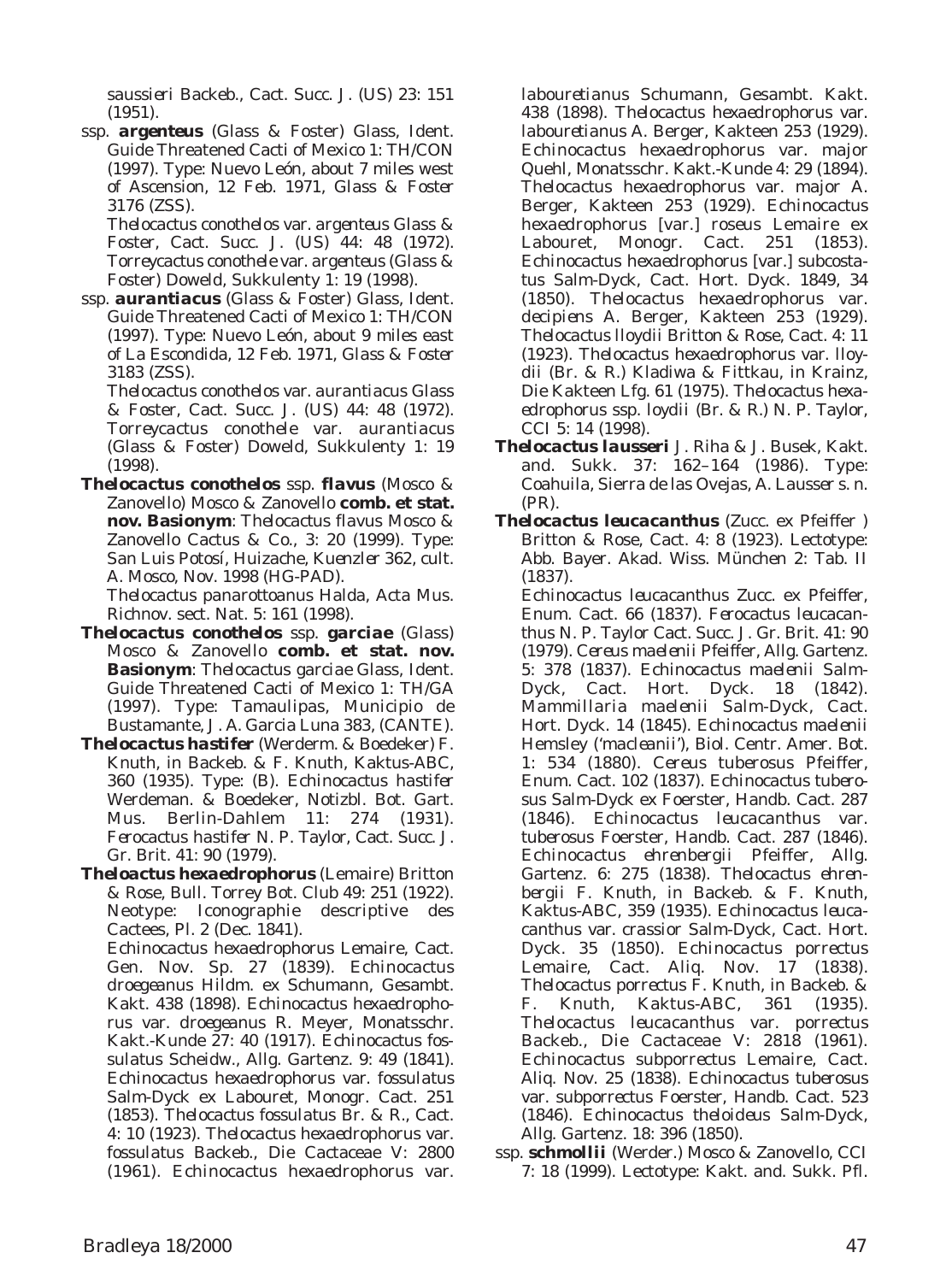3: Taf. 160 (1939).

*Thelocactus leucacanthus* var. *schmollii* Werderm., Blüh. Kakt. and. Sukk. Pfl. 3: Taf. 160 (1939). *Thelocactus krainzianus* Oehme, Beitr. Sukk-Kunde Pflege 1; 1 (1940). *Thelocactus leucacanthus* var. *schmollii* fa. *krainzianus* (Oehme) Nagl, Kakt. and. Sukk. 42: 183 (1991). *Thelocactus sanchezmejoradai* Meyrán, Cact. Suc. Mex. 3: 77 (1958). *Thelocactus leucacanthus* var. *sanchezmejoradai* Backeb., Die Cactaceae V: 2817 (1961).

*Thelocactus macdowellii* (Rebut ex Quehl) Glass, Cact. Suc. Mex. 14: 4 (1969). Neotype: Coahuila, 33 km northeast of Saltillo on hy. 40 to Monterrey, 22 July 1972, *E. F. Anderson* 3182 (US).

*Echinocactus macdowellii* Rebut ex Quehl ('*Mc. Dowellii*'), Monatsschr. Kakt.-Kunde 4: 133–134 (1894). *Echinomastus macdowellii* Br. & R., Cact. 3: 151 (1922). *Neolloydia macdowellii* H. E. Moore, Baileya 19: 166 (1975). *Thelocactus conothelos* var. *macdowellii* Glass & Foster ('*mcdowellii*'), Cact. Succ. J. (US) 49: 220 (1977).

- *Thelocactus multicephalus* Halda & Panarotto, Acta Mus. Richnov. sect. Nat. 5: 40 (1998). Type: Feb. 1985, *J. J. Halda* s. n. (PR). *Thelocactus rinconensis* ssp. *multicephalus* (Halda & Panarotto) Luethy, Kakt. and Sukk. 50: 80 (1999).
- *Thelocactus rinconensis* (Poselger) Britton & Rose, Cact. 4: 7 (1923). Neotype: About 20 km northeast of Saltillo, 22 July 1972, *E. F. Anderson* 3180 (US).

*Echinocactus rinconensis* Poselger, Allg. Gartenz. 23: 18 (1855). *Echinocactus rinconadensis* Schumann, Gesambt. Kakt. 433 (1898). ?*Echinocactus lophothele* Salm-Dyck, Allg. Gartenz. 18: 395 (1850). *Thelocactus lophothele* Br. & R., Bull. Torrey Bot. Club 49: 251 (1922). *Echinocactus phymatothelos* Poselger ex Ruempler, in Förster, Handb. Cact., ed. 2, 602 (1885). *Thelocactus phymatothelos* Br. & R. ('*phymatothele*'), Cact. 4: 8 (1923). *Thelocactus rinconensis* var. *phymatothelos* Glass & Foster, Cact. Succ. J. (US) 49: 246 (1977). *Thelocactus rinconensis* ssp. *phymatothele* (Poselger) Glass, Ident. Guide Threatened Cacti of Mexico 1: TH/RIN (1997). *Thelocactus rinconensis* ssp. *phymatothelos* (Poselger) Doweld nom. superfl., Sukkulenty 1: 30 (1999).

ssp. *freudenbergeri* (Haas) Mosco & Zanovello, CCI 7: 18 (1999). Type: *Freudenberger* s. n. in Coll. Haas Nr. 157 (ZSS).

*Thelocactus rinconensis* var. *freudenbergeri* Haas, Kakt. and. Sukk. 43: 96–98 (1992).

ssp. *hintonii* Luethy, Kakt. and. Sukk. 48: 39 (1997). Type: Nuevo León, Municipio Galeana,

Weg von Cienega del Toro nach Santa Rosa, 1610 m, 3 Oct. 1995, *Hinton* et al. 25762 (Herbarium G. B. Hinton).

- ssp. *nidulans* (Quehl) Glass, Ident. Guide Threatened Cacti of Mexico 1: TH/RIN (1997). Type: (B). *Echinocactus nidulans* Quehl, Monatsschr. Kakt.-Kunde 21: 119 (1911). *Thelocactus nidulans* Br. & R., Cact. 4: 9 (1923). *Thelocactus lophothele* var. *nidulans* Kladiwa & Fittkau, in Krainz, Die Kakteen, Lfg. 61 (1975). *Thelocactus rinconensis* var. *nidulans* Glass & Foster, Cact. Succ. J. (US) 49: 245 (1977). *Thelocactus rinconensis* ssp. *nidulans* (Quehl) Doweld nom. superfl., Sukkulenty 1: 30 (1999).
- *Thelocactus tulensis* (Poselger) Britton & Rose, Cact. 4: 11 (1923). Neotype: Tamaulipas, at KM 14 on highway 101 between Tula and the junction at hy. 80, 30 July 1979, *E. F. Anderson* 3202 (US). *Echinocatus tulensis* Poselger, Allg. Gartenz. 21: 125 (1853).

# **Specimens examined**

If not differently specified, all the data concerning the following OTUs refer to plants grown by A. Mosco.

- *bicolor* specimens observed: Chihuahua: HK74-2170; Coahuila: s.n. Monclova, SB287 Saltillo, SB563 Cuesta la Muralla, Z37 Ojo Caliente; Nuevo León: s.n. Tanquecillos; San Luis Potosí: s.n. Huizache, SB278 Huizache, PAN194 El Coyote; Texas: SB866 Starr Co. Literature: stem diameter and height, Bravo-Hollis & Sanchez-Mejorada (1991).
- *bolaensis* specimens observed: cultivated origin, collection number 54; Coahuila: SB281 Cerro Bola. Literature: stem diameter and height, Runge (1889); head number, Pilbeam (1996).
- *commodus* specimens observed: Nuevo León: s.n. Montemorelos. Literature: stem diameter and height, tubercle height and width, flower maximum diameter, Haas (1988).
- *flavidispinus* specimens observed: Texas: SB424 Brewster Co. Literature: stem diameter, tubercles height and width, radial spines minimum number, Anderson (1987); stem height, Benson (1982); radial spines maximum number, Weniger (1988).
- "Pedricena" specimens observed: Coahuila: SB607 San Pedro, SB1715 South Boquillas.
- *pottsii* specimens observed: Chihuahua: SB77 Jimenez; Durango: SB1433 se Cuencamé, s.n. Mapimi. Literature: stem diameter, Pilbeam (1996).
- *schottii* specimens observed: Texas: SB567 Brewster Co. Literature: stem diameter and height, Benson (1982); tubercle height and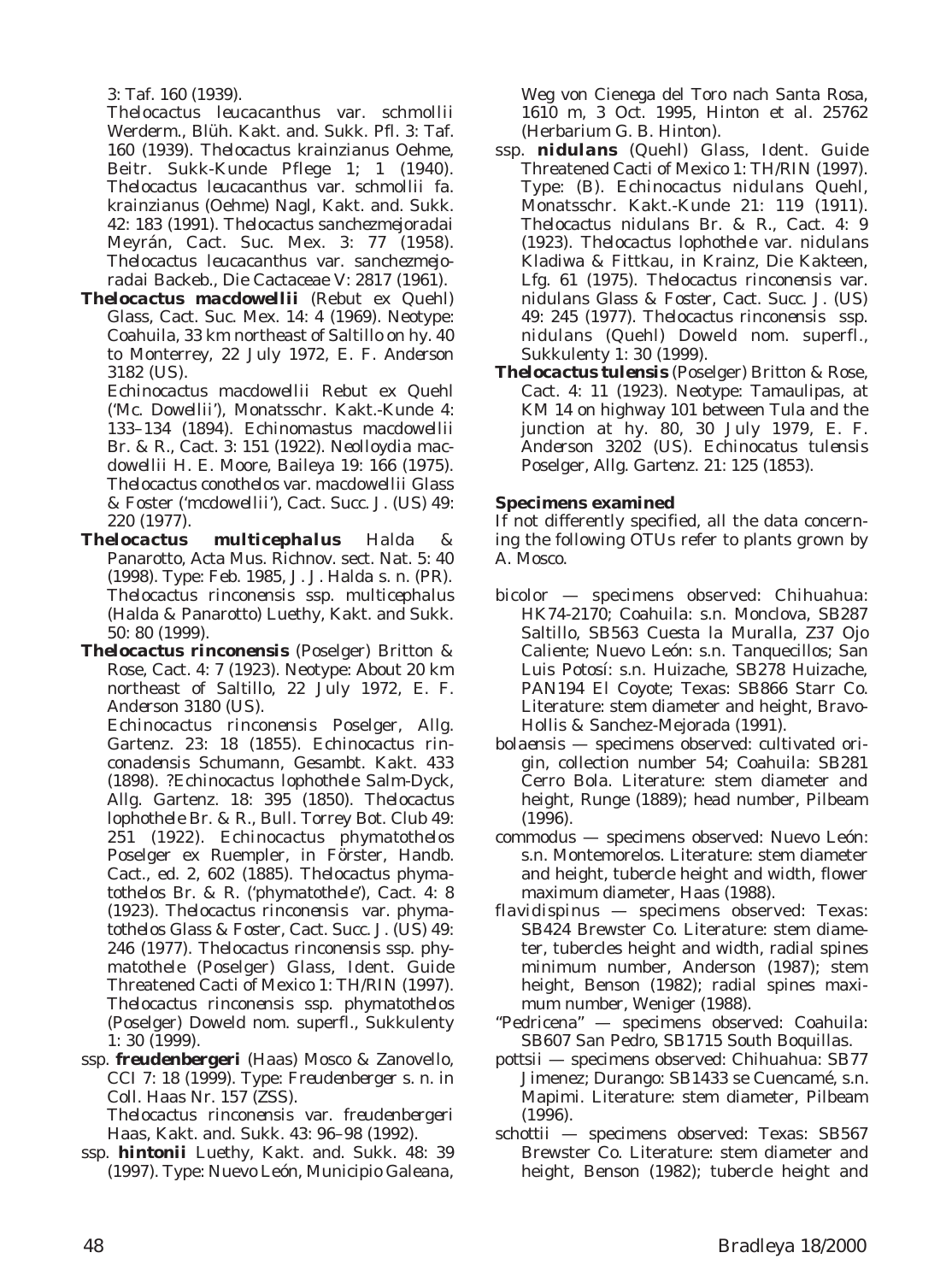width, Weniger (1988).

- *schwarzii* specimens observed: Tamaulipas: LAU684 Zaragoza, Z107 Calles. Literature: stem diameter and height, head number, Pilbeam (1996); tubercle height, Bravo-Hollis & Sanchez-Mejorada (1991); radial spines maximum number, Anderson (1987).
- *wagnerianus* specimens observed: cultivated origin: collection number 314; Coahuila: Z57 El Dorado. Literature: stem diameter and height, head number, Berger (1929).
- *heterochromus* specimens observed: cultivated origin: collection numbers 63, 266; Chihuahua: SB564 Matamoros, SB608 Hidalgo del Parral, SB1879 south Satevo. Literature: stem diameter and height, flower maximum diameter, Pilbeam (1996); radial spines minimum number, Anderson (1987).
- *conothelos* specimens observed: Nuevo León: s.n. Dr. Arroyo, s.n. east Dr. Arroyo; San Luis Potosí: SB302 Matehuala, CH186 San Antonio, CSD109 Guerrero, CSD115 La soledad; Tamaulipas: s.n. Miquihuana, CH237 Tula. Literature: stem diameter and height, tubercle height and width, Anderson (1987).
- *argenteus* specimens observed: Nuevo León: SB311 Ascension. Literature: stem diameter and height, Anderson (1987); tubercle height and width, Glass (1972).
- *aurantiacus* specimens observed: cultivated origin: collection numbers 75, 136; Nuevo León: s.n. Zaragoza, GL758 Zaragoza, SB329 Aramberri, LAU1009 Aramberri, CH194 Aramberri, CSD149 Marmolejo. Literature: stem diameter and height, Anderson (1987).
- *garciae* specimens observed: Tamaulipas: s.n. Bustamante. Plants observed in habitat: Tamaulipas: s.n. near Bustamante. Literature: orthostichy number, radial spines maximum number, head number, Glass (1997).
- *flavus* specimens observed: San Luis Potosí: HK362 Huizache, s.n. La Hincada. plants observed in habitat: San Luis Potosí: s.n. Huizache.
- *buekii* specimens observed: garden origin: collection number 57; Nuevo León: CH195 Aramberri, CSD133 Escondida, CSD145 Lampacitos, CSD155 Ascension. Literature: all the data regarding morphological characters have been taken from Anderson (1987) and Pilbeam (1996).
- *matudae* specimens observed: garden origin: collection number 71; Nuevo León: LAU744 Rayones, SB973 Galeana, SB1339 Rayones. Literature: stem diameter and height, tubercle height and width, spine count, Anderson (1987); flower maximum diameter, Pilbeam (1996).
- *rinconensis* specimens observed: garden origin: collection number 69; Coahuila: s.n. San Jose de los Nuncios, s.n. Ramos Arispe, HO969 El Chiflon, SB301 Rinconada; Nuevo León: s.n. Santa Catarina, CSD185 Casa Blanca. Literature: stem diameter and height, Pilbeam (1996); tubercle height and width, Bravo-Hollis & Sanchez-Mejorada (1991).
- *freudenbergeri* specimens observed: Nuevo León: s.n. Grutas de Garcia, CSD173 Grutas de Garcia. Literature: stem diameter and height, tubercle height and width, Haas (1992).
- *hintonii* we have been unable to observe any plant of this taxon, therefore all the morphological data have been taken from the literature, Glass (1997) and Lüthy (1997), and the missing data have been considered equal to those of *T*. *rinconensis*.
- *nidulans* specimens observed: Coahuila: s.n. Sierra de la Paila. Literature: stem diameter and height, Bravo-Hollis & Sanchez-Mejorada (1991); tubercle height and width, Quehl (1911), spine number, Lüthy (1997).
- *phymatothelos* specimens observed: garden origin: collection numbers 41, 64; Coahuila: CH205 Arteaga. Literature: stem diameter, Bravo-Hollis & Sanchez-Mejorada (1991), stem height, Schumann (1898).
- *multicephalus* specimens observed: Nuevo León: HO809 Sandia. Plants observed in habitat: Nuevo León: s.n. Trinidad. Literature: stem diameter and height, tubercle height and width, head number, Halda (1998).
- "La Bolsa" specimens observed: Nuevo León: s.n. La Bolsa. Plants observed in habitat: Nuevo León: s.n. El Desierto; San Luis Potosí: s.n. south of Matehuala.
- *hexaedrophorus* specimens observed: San Luis Potosí: s.n. Buenavista, s.n. San Luis Potosí, CH230 Charco Blanco, Hayek63 Villar, Hayek71 Moctezuma, PAN137 Rio Verde, SB892 Guaxcama, SB1074 Charco Blanco. Nuevo León: BZ44 west of Dr Arroyo, SB291 Dr Arroyo; Tamaulipas: s.n. La Perdida, H2313 Miquihuana. Literature: stem diameter and height, Pilbeam (1996); tubercle height and width, central spines maximum number, Anderson (1987).
- *lloydii* specimens observed: San Luis Potosí: SB113 Salinas. Literature: stem diameter and height, tubercle height and width, spine number, Anderson (1987).
- *tulensis* specimens observed: Tamaulipas: s.n. Tula, BZ28 Tula, CH236 Tula, CSD69 Miguel Hidalgo; San Luis Potosí: s.n. Huizache, s.n. La Libertad, CSD103 Huizache; Nuevo León: CSD127 Dr Arroyo/Mier y Noriega. Literature: stem diameter and height,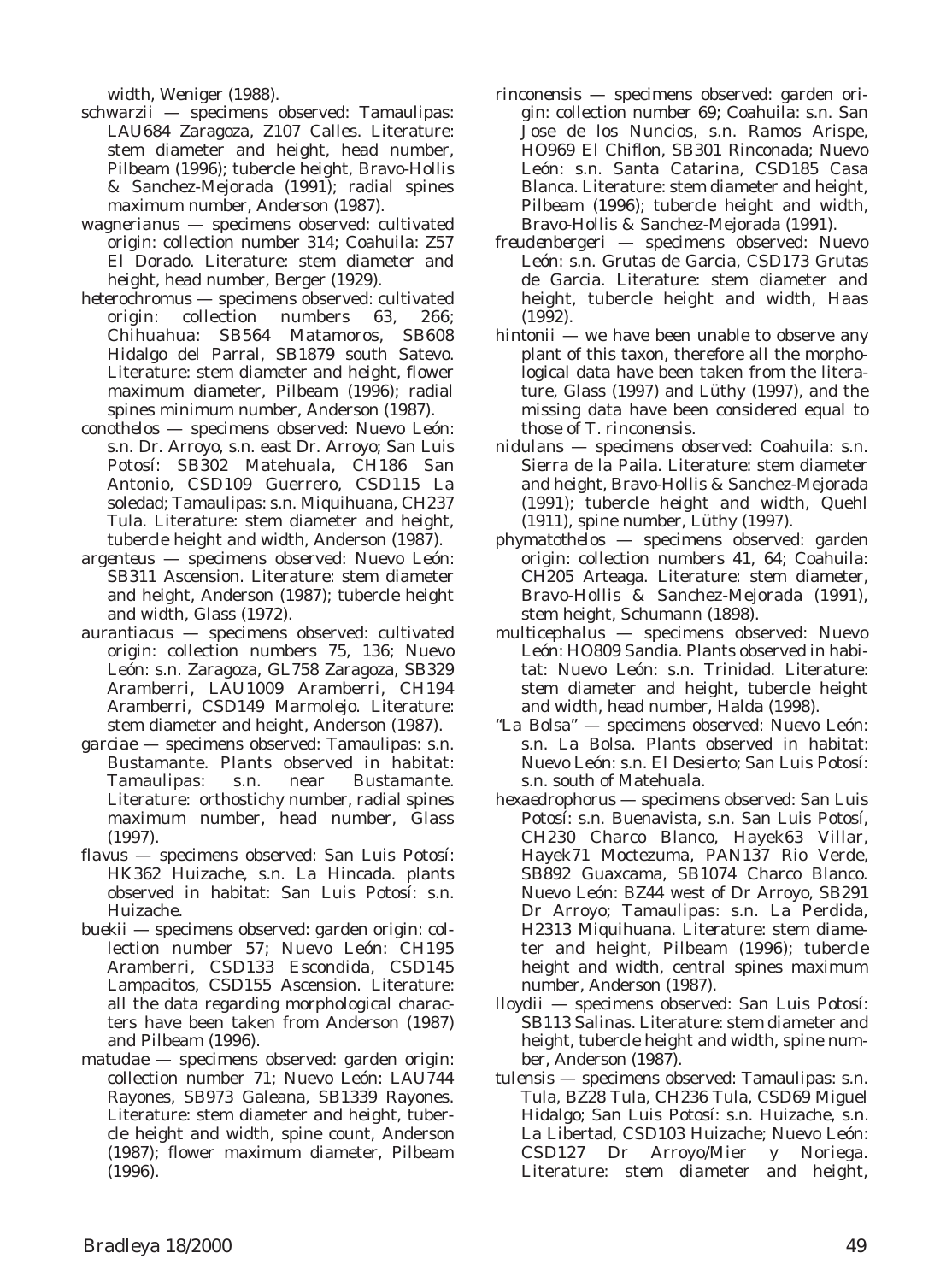Pilbeam (1996); spine number, Anderson (1987).

- *macdowellii* specimens observed: garden origin: collection numbers 121, 143; Coahuila: s.n. Higueras, CSD192 Arteaga. Literature: stem diameter and height, Pilbeam (1996); tubercle height and width, spine number, stylus colour, head number, Anderson (1987).
- *lausseri* specimens observed: garden origin: collection numbers 127, 198. Literature: stem diameter and height Pilbeam (1996); spine number, Anderson (1987).
- *leucacanthus* specimens observed: Hidalgo: s.n. San Francisco, SB514 Ixmiquilpan; Querétaro: s.n. Mesa del León. Literature: stem diameter and height, spine number, flower diameter, Bravo-Hollis & Sanchez-Mejorada (1991); tubercle height and width, Anderson (1987).
- *schmollii* specimens observed: Querétaro: SB579 Vizarrón. Literature: stem diameter and height, spine number, Bravo-Hollis & Sanchez-Mejorada (1991); tubercle height and width, Meyran (1958).
- *krainzianus* specimens observed: garden origin: collection number 108; Querétaro: s.n. west of Peña Miller, Z185 Peña Blanca. Literature: stem diameter and height, Oehme (1940).
- *hastifer* specimens observed: garden origin: collection numbers 115, 255. Literature: stem diameter and height, Guzman (1992); tubercle height and width, spine number, style colour, Anderson (1987); flower diameter, Pilbeam (1996).
- *setispinus* specimens observed: Texas: s.n. Bexar Co., SB851 Jim Hogg Co., SB858 Cameron Co. Literature: stem diameter and height, head number, Weniger (1988); rib height and width, spine number, petaloid length and width, Anderson (1987); flower diameter, Pilbeam (1996).

## **Acknowledgements**

Thanks are due to Mr T. Ubaldini, Centro Polivalente Servizi di Ateneo, Trieste University, for the preparation of the material to be observed by SEM, and to our friends, both of the Dipartimento di Biologia, Trieste University, Dr P. Giulianini for his support in the execution of the light microscope analysis and Mr F. Bersan for his advice in the use of the software MULVA-4. We are grateful to the many friends, credited along their photos, who send us some beautiful transparencies to complete those we lacked.

### **References**

ALSEMGEEST, W., BREGMAN R. & VAN VELDHUISEN, R. (1995): Het geslacht *Thelocactus* — 5. *Succulenta* **74**: 274–279.

- ANDERSON, E.F. (1987): A revision of the genus *Thelocactus* B. & R. (Cactaceae). *Bradleya* **5**: 49–76.
- ANDERSON, E.F. & RALSTON, M.E. (1978): A study of *Thelocactus* (Cactaceae) I. The status of the proposed genus *Gymnocactus*. *Cact. Succ. J. (US)* **50**: 216–224.
- ANDERSON, E.F. (1999): In MOSCO, A. & ZANOVELLO, C.: Nomenclatural adjustments in *Thelocactus* and *Turbinicarpus*. *CCI* **7**: 18–20.
- BENSON, L. (1982): *The Cacti of the United States and Canada*. Stanford Univ. Press., Stanford.
- BERGER, A. (1929): *Kakteen*. Eugen Ulmer, Stuttgart.
- BRAVO-HOLLIS, H. & SÁNCHEZ-MEJORADA (1991): *Las Cactáceas de México*. Vol. 2. Universidad Nacional Autónoma de México, México, D. F.
- BRITTON, N.L. & ROSE, J.N. (1923): *The Cactaceae*. Vol. 4. Carnegie Inst. Washington, Washington, D.C.
- CHVASTEK, J. (1985): Einige Gedanken zu *Thelocactus krainzianus* Oehme. *Kakt. and. Sukk.* **36**: 260–263.
- DOWELD, A.B. (1998): An outline of the phylogenetic system of classification of the tribe Cacteae. I. System of classification of subtribes Sclerocactinae—Bravocactinae— Turbinicarpinae. *Sukkulenty/Succulents (Moscow)* **1**: 15–30.
- GIBSON, A.C. & NOBEL, P.S. (1986). *The cactus primer*. Harvard Univ. Press, Cambridge, MA.
- GLASS, C. & FOSTER, R. (1972): Two new varieties of *Thelocactus conothele* (Reg. & Klein) Knuth. *Cact. Succ. J. (US)* **44**: 47–50.
- GLASS, C. (1997): *Identification guide to threatened cacti of Mexico*. Ediciones CANTE, A. C., Mexico, D. F.
- HAAS, R. (1988): *Thelocactus bicolor* (Galeotti) Britton & Rose var. *commodus*. *Kakt. and. Sukk.* **39**: 86–87.
- HAAS, R. (1992): *Thelocactus rinconensis* (Poselger) Britton & Rose var. *freudenbergeri* R. Haas. *Kakt. and. Sukk.* **43**: 96–98.
- HALDA, J.J. (1998): New descriptions. *Acta Mus. Richnov., Sect. natur.* **5**: 1–48.
- HALDA, J.J., HORACEK L. & PANAROTTO P. (1998): New descriptions. *Acta Mus. Richnov., Sect. natur.* **5**: 161–164.
- HUNT, D. (1999): *CITES Cactaceae checklist*. Royal Botanic Gardens Kew & International Organization for Succulent Plant Study, Milborne Port, Sherborne.
- LÜTHY, J.M. (1997): *Thelocactus rinconensis* subsp. *hintonii* J. Lüthy — eine neue Unterart aus Nuevo León. *Kakt. and. Sukk.* **48**: 37–40.
- LÜTHY, J.M. (1999): Ein sprossender *Thelocactus rinconensis* aus dem südlichen Nuevo León. *Kakt. and Sukk.* **50**: 78–82.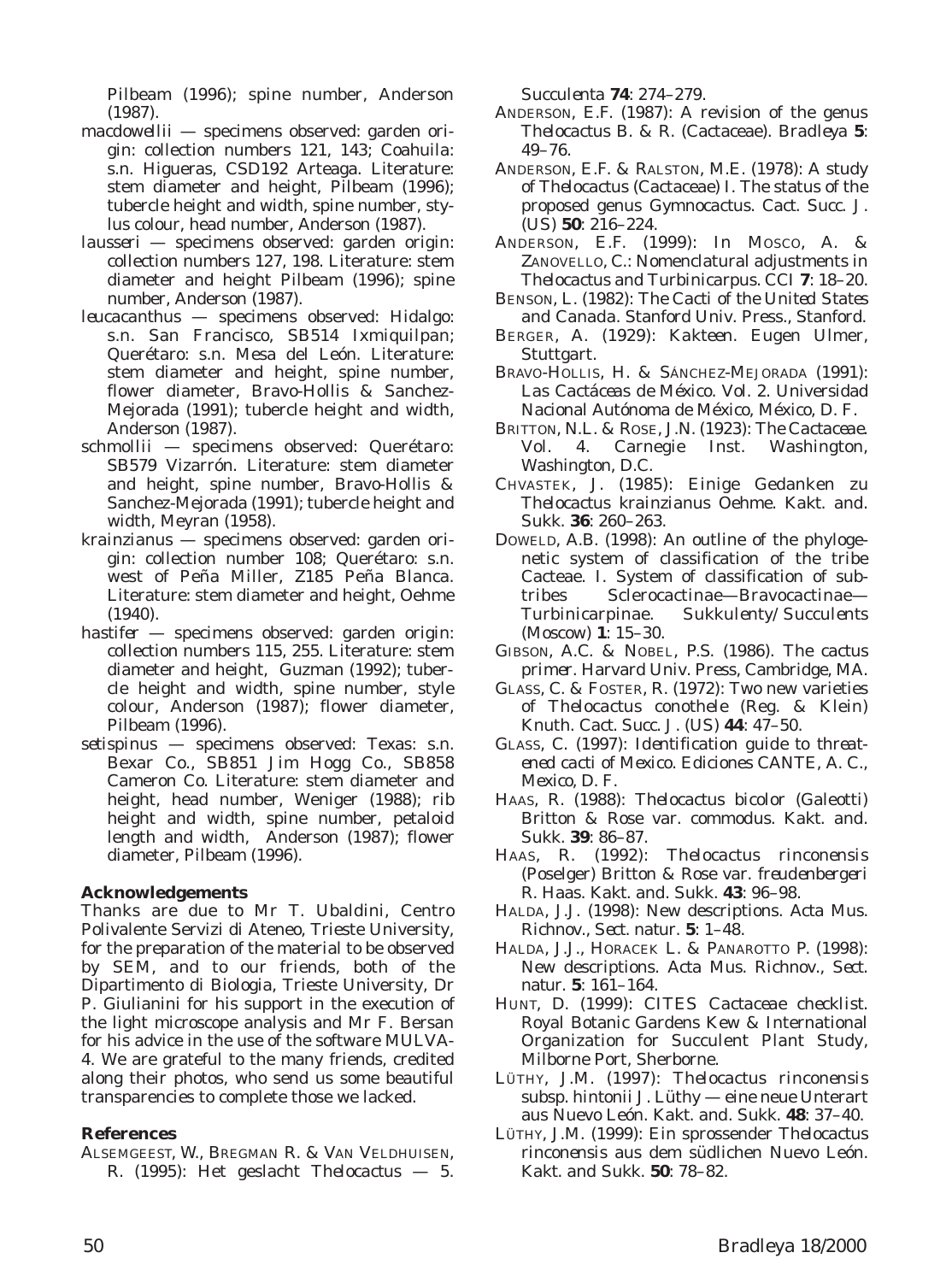MOSCO, A. & ZANOVELLO, C. (1999): Nomenclatural adjustments in *Thelocactus* and *Turbinicarpus*. *CCI* **7**: 18–20.

- NAGL, H. (1991): *Thelocactus krainzianus* Oehme. Eine Form von *Thelocactus leucacanthus* var. *schmollii*. *Kakt. and. Sukk.* **42**: 182–184.
- OEHME, H. (1940); *Thelocactus krainzianus* Oeh. spec. nov. *Beitr. Sukk.-Kunde Pflege* **1**: 1–3.
- PILBEAM, J. (1996): *Thelocactus*. *The cactus file handbook* 1. Cirio Publishing Services Ltd, Holbury, Southampton.
- QUEHL, L. (1911): *Echinocactus nidulans* Quehl, nov. spec. *Monatsschr. Kakt.-Kunde* **21**: 119–120.
- RUNGE, C. (1889): Zwei neue Cacteen. *Gartenflora* **38**: 106.
- SCHUMANN, K. (1898): *Gesamtbeschreibung der Kakteen*. J. Neumann, Neudamm.
- THOMAS, R.L. (1975): Orthostichy, parastichy and plastochrone ratio in a central theory of phyllotaxis. *Ann*. *Bot*. **39**: 455–489.
- WENIGER, D. (1988): *Cacti of Texas and neighboring states*. Univ. Texas Press, Austin, TX.

### **Appendix**

#### **Characters and their scaling**

**Stem shape I:** 0 flattened, 1 flattened to globose, 2 globose to ovoidal, 3 cylindrical. **Stem shape II:** 0 erect, 1 decumbent. **Maximum stem diameter (mm):** 0 ≤ 100, 1 ≤ 150, 2 > 150. **Maximum stem height (mm):**  $0 \le 50$ ,  $1 \le 100$ ,  $2 \le 150$ ,  $3 \le$ 200,  $4 > 200$ . **Clustering:** 0 single stems,  $1 \le 10$ heads, 2 ≤ 20 heads, 3 > 20 heads. **Epidermis colour I:** 0 green, 1 olive-green reddish. **Epidermis colour II: glaucous**, 0 no, 1 yes. **Epidermis colour III: blotched**, 0 no, 1 yes. **Number of hypodermal layers:** 0 one layer, 1 two or more layers. **Crystals:** 0 absent, 1 present. **Seedling shape:** 0 globose, 1 cylindrical. **Ribs:** 0 absent, 1 present. **Orthostichy number:** the orthostichy number corresponds to the rib number or, for the plants with indistinct ribs, to the sum of the orthogonal parastichies that, according to the phyllotaxis theory of Thomas (1975), is equal to the number of the present rectiserial orthostichies. 0 8–13, 1 13–21, 2 > 21. **Tubercles:** 0 absent, 1 present. **Tubercle shape:** 0 rounded, 1 angled. **Grooved tubercles:** 0 no, 1 yes. **Tubercle or rib width (mm):**  $0 \le 5$ ,  $1 \le 10$ ,  $2 \le$ 15, 3 ≤ 20, 4 > 20. **Tubercle or rib height (mm):** 0 ≤ 10, 1 ≤ 15, 2 ≤ 20, 3 > 20. **Areolar glands:** 0 absent, 1 present. **Minimum total spine number:**  $0 \le 5$ ,  $1 \le 10$ ,  $2 \le 15$ ,  $3 \le 20$ ,  $4 > 20$ . **Maximum total spine number:**  $0 \le 10$ ,  $1 \le 15$ , 2 ≤ 20, 3 ≤ 25, 4 > 25. **Central and radial spines distinguishable:** 0 no, 1 yes. **Central spines**

**hooked:** 0 no, 1 yes. **One or more upper spines flattened:** 0 no, 1 yes. **Shredded spines:** 0 no, 1 yes. **Spine colour I: white:** 0 no, 1 yes. **Spine colour II: ochre to reddish:** 0 no, 1 yes. **Spine colour III: ochre to greyish:** 0 no, 1, yes. **Minimum flower diameter (mm):** 0 ≤ 40, 1 ≤ 50, 2 ≤ 60, 3 > 60. **Maximum flower diameter (mm):**  $0 \le 50$ ,  $1 \le 60$ ,  $2 \le 70$ ,  $3 \le 80$ , 4 > 80. **Minimum ratio between length and width of the inner petaloids:** we have chosen to use a ratio instead of length and width absolute values to normalise the variations due to environmental or growth reasons.  $0 \le 2$ ,  $1 \le 3$ ,  $2 \leq 4$ ,  $3 \leq 5$ ,  $4 > 5$ . **Maximum ratio between length and width of the inner petaloids:** 0 ≤ 4, 1 ≤ 5, 2 ≤ 6, 3 ≤ 7, 4 ≤ 8, 5 > 8. **Shape of the petaloid apex:** 0 acute, 1 acute or obtuse, 2 obtuse. **Margin of the petaloid apex:** 0 entire, 1 entire or erose, 2 erose. **Flower colour I: white:** 0 no, 1 yes. **Flower colour II: magenta:** 0 no, 1 yes. **Flower colour III: yellow-orange:** 0 no, 1 yes. **Flower colour IV: red throat:** 0 no, 1 yes. **Style colour I: white:** 0 no, 1 yes. **Style colour II: magenta:** 0 no, 1 yes. **Style colour III: yellow:** 0 no, 1 yes. **Stigma colour I: creamy white:** 0 no, 1 yes. **Stigma colour II: orange:** 0 no, 1 yes. If this and the previous character are both zero, then the stigma colour is yellow. **Filament colour I: white:** 0 no, 1 yes. **Filament colour II: magenta:** 0 no, 1 yes. If this and the previous character are both zero, then the filament colour is yellow. **Primary filaments insertion:** 0 low, 1 high. **Pollen:** 0 tricolpate, 1 polycolpate. **Scented flowers:** 0 no, 1 yes. **Early bud development:** 0 no, 1 yes. **Flowering period:** 0 spring (II–IV), 1 springsummer (IV–X), summer (V–IX). **Fruit colour:** 0 reddish-green, 1 brilliant red. **Fruit succulence:** 0 no, 1 yes. **Fruit dehiscence:** 0 no, 1 yes. **Seed average diameter (mm):**  $0 \le 1.2$ ,  $1 \le 1.5$ ,  $2 >$ 1.5. **Seed average length (mm):**  $0 \le 1.4$ ,  $1 \le 1.8$ , 2 > 1.8. **Hilum micropylar region width:** 0 smaller than testa, 1 larger then testa. **Micropyle position I: micropyle inside the hilum:** 0 no, 1 yes. **Micropyle position II: micropyle on the edge of the hilum:** 0 no, 1 yes. **Micropyle position III: micropyle outside the hilum:** 0 no, 1 yes. **Appendages on the hilum edge:** 0 no, 1 yes. **Funicle rests conspicuous:** 0 no, 1 yes. **Testa cell shape:** 0 flat, 1 flat or slightly convex, 2 convex, 3 conical. **Anticlinal cell walls:** 0 straight, 1 sinuate. **Secondary sculpture of the seedcoat I: micro-papillate:** 0 no, 1 yes. **Secondary sculpture of the seedcoat II: striate:** 0 no, 1 yes.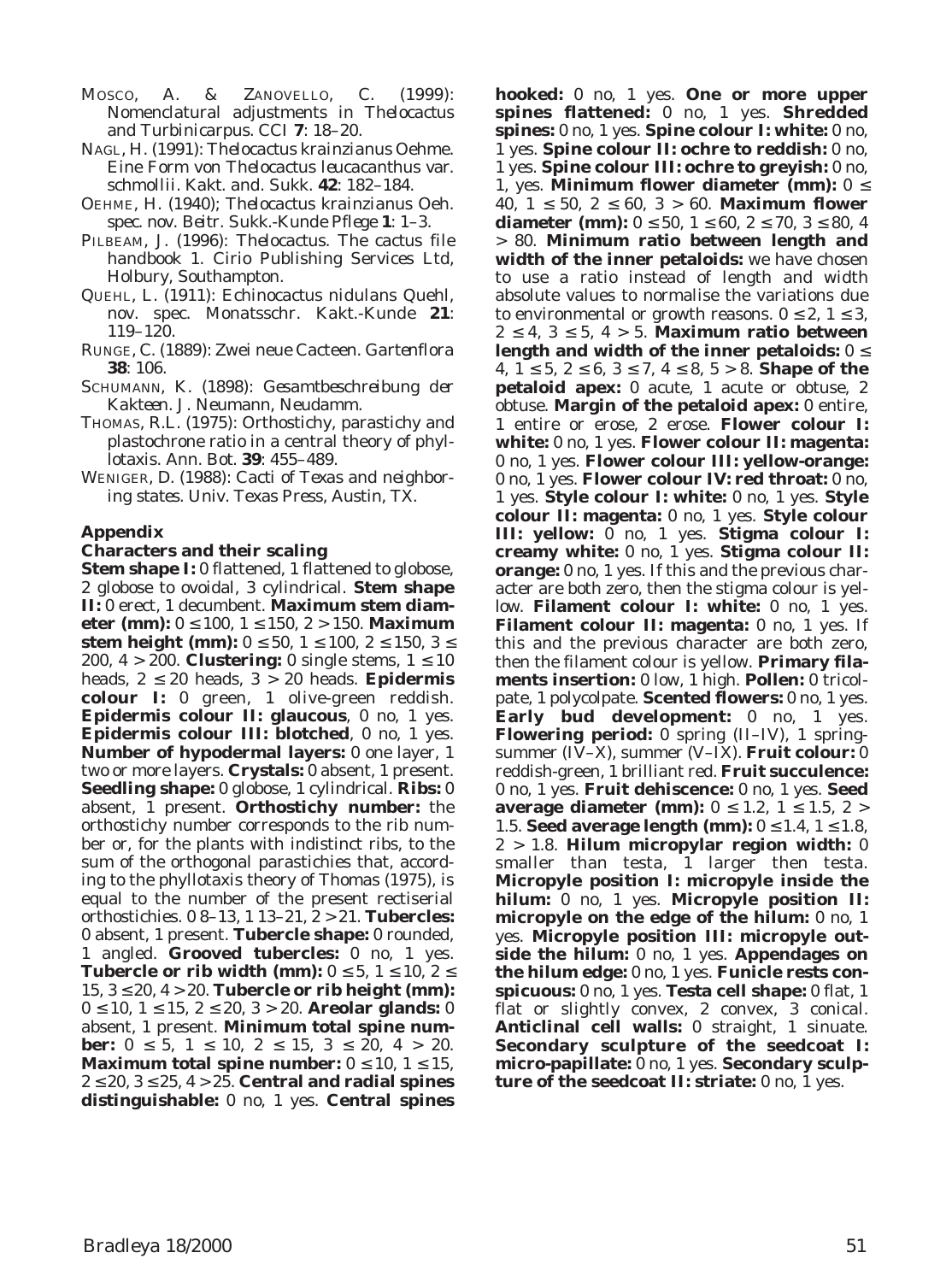|                                                                        | bic                              | bol                      | com                      | fla                      | ped                      | pot                          | scho                     | schw                     | wag                      | het                      | con                      | arg                      |
|------------------------------------------------------------------------|----------------------------------|--------------------------|--------------------------|--------------------------|--------------------------|------------------------------|--------------------------|--------------------------|--------------------------|--------------------------|--------------------------|--------------------------|
| <b>Stem shape I</b>                                                    | $\mathbf{O}\mathbf{V}$           | cy                       | 0V                       | 0V                       | cy                       | gl                           | 0V                       | 0V                       | cy                       | gl                       | 0V                       | $\rm OV$                 |
| <b>Stem shape II</b>                                                   | erect                            | erect                    | erect                    | erect                    | erect                    | erect                        | erect                    | erect                    | erect                    | erect                    | erect                    | erect                    |
| <b>Maximum stem diameter (mm)</b>                                      | 125                              | <b>100</b>               | 80                       | 70                       | 60                       | 150                          | 120                      | 55                       | 60                       | 150                      | 180                      | 130                      |
| Maximum stem height (mm)                                               | 200                              | 400                      | 70                       | 90                       | >150                     | 60                           | 130                      | 90                       | >200                     | 70                       | 450                      | 180                      |
| <b>Head number</b>                                                     | $\mathbf{1}$                     | $\overline{5}$           | $\mathbf{1}$             | $\mathbf{1}$             | 1                        | $\mathbf{1}$                 | $\mathbf{1}$             | $\overline{5}$           | $\overline{5}$           | 1                        | $\mathbf{1}$             | $\mathbf{1}$             |
| Epidermis colour I                                                     | gr                               | gr                       | gr                       | gr                       | gr                       | gr                           | gr                       | gr                       | gr                       | gr/red                   | gr                       | gr                       |
| Epidermis colour II: glaucous                                          |                                  |                          |                          |                          |                          |                              |                          |                          |                          |                          | $\overline{a}$           | $\overline{\phantom{a}}$ |
| Epidermis colour III: blotched                                         | ÷                                | $\overline{a}$           | $\overline{a}$           |                          | ÷                        | ÷,                           |                          |                          |                          |                          | $\overline{\phantom{a}}$ | $\overline{a}$           |
| <b>Number of hypodermal layers</b>                                     | $\mathbf{1}$                     | 1                        | $\mathbf{1}$             | 1                        | 1                        | $\mathbf{1}$                 | $\mathbf{1}$             | $\mathbf{1}$             | $\mathbf{1}$             | 1                        | $\mathbf{1}$             | $\mathbf{1}$             |
| <b>Crystals</b>                                                        | $+$                              | $^{+}$                   | $^{+}$                   | $^{+}$                   | $^{+}$                   | $^{+}$                       | $^{+}$                   | $\ddot{}$                | $^{+}$                   | $\ddot{}$                | $\ddot{}$                | $+$                      |
| <b>Seedling shape</b>                                                  | gl                               | gl                       | gl                       | gl                       | gl                       | gl                           | gl                       | gl                       | gl                       | gl                       | gl                       | gl                       |
| <b>Ribs</b>                                                            | $^{+}$                           | $^{+}$                   | $^{+}$                   | $^{+}$                   | $^{+}$                   | $^{+}$                       | $^{+}$                   | $^{+}$                   | $^{+}$                   | $\ddot{}$                | $\sim$                   |                          |
| <b>Orthostichy number</b>                                              | 8                                | 13                       | 8                        | 13                       | $8 - 13$                 | 8                            | 8                        | 13                       | 13                       | 8                        | 21                       | 21                       |
| <b>Tubercles</b><br><b>Tubercle shape</b>                              | $^{+}$<br>rd                     | $^{+}$<br>rd             | $^{+}$<br>rd             | $\ddot{}$<br>rd          | $^{+}$<br>rd             | $\ddot{}$<br>rd              | $^{+}$<br>rd             | $\ddot{}$<br>rd          | $^{+}$<br>rd             | $\ddot{}$<br>rd          | $\! + \!\!\!\!$<br>ad    | $^{+}$<br>ad             |
| <b>Grooved tubercles</b>                                               | $\overline{\phantom{a}}$         | $\overline{a}$           | $\sim$                   | ÷                        | $\overline{a}$           | $\overline{\phantom{a}}$     | $\sim$                   | $\sim$                   | $\sim$                   |                          | $\overline{\phantom{a}}$ | $\overline{\phantom{a}}$ |
| Tubercle or rib width (mm)                                             | 25                               | 18                       | 18                       | 8                        | 15                       | 25                           | 18                       | 15                       | 14                       | 37                       | 18                       | 15                       |
| Tubercle or rib height (mm)                                            | 15                               | 9                        | 14                       | 5                        | 6                        | 14                           | 12                       | 13                       | 7                        | 17                       | 16                       | 10                       |
| <b>Areolar glands</b>                                                  | $\! + \!\!\!\!$                  | $^+$                     |                          | $\qquad \qquad +$        | $\! + \!$                |                              | $\! + \!\!\!\!$          |                          | $^{+}$                   |                          | $\qquad \qquad +$        | $^+$                     |
| Minimum total spine number                                             | 11                               | 20                       | 14                       | 15                       | 19                       | 12                           | 15                       | 10                       | 18                       | 7                        | 11                       | 24                       |
| <b>Maximum total spine number</b>                                      | 22                               | 28                       | 16                       | 23                       | 24                       | 16                           | 22                       | 13                       | 29                       | 14                       | 24                       | 29                       |
| Central and radial spines distinct                                     | $+$                              | $+$                      | $+$                      | $\! + \!\!\!\!$          | $\! + \!\!\!\!$          | $+$                          | $+$                      | $^{+}$                   | $+$                      | $^{+}$                   | $\! + \!\!\!\!$          | $+$                      |
| <b>Hooked spines</b>                                                   | $\overline{a}$                   | $\overline{a}$           | $\overline{\phantom{a}}$ | L,                       | $\overline{a}$           | $\overline{a}$               | $\overline{a}$           | $\overline{a}$           | $\overline{a}$           |                          | $\overline{\phantom{a}}$ | $\overline{a}$           |
| <b>Upper spine flattened</b>                                           | $\! + \!\!\!$                    | $^{+}$                   | $^{+}$                   | $\ddot{}$                | $+$                      | $^{+}$                       | $^{+}$                   | $+$                      | $\overline{a}$           | $\ddot{}$                | $\overline{\phantom{a}}$ | $\overline{a}$           |
| <b>Shredded spines</b>                                                 | L,                               |                          | $\overline{a}$           | $\overline{a}$           |                          |                              | L,                       |                          | L,                       |                          |                          | $\qquad \qquad +$        |
| Spine colour I: white                                                  | ٠                                | $^{+}$                   | $\overline{\phantom{a}}$ | $\overline{a}$           | $\overline{\phantom{a}}$ | $\overline{a}$               | $\sim$                   | $\sim$                   | ÷                        | $\overline{\phantom{a}}$ | $\ddot{}$                | $^{+}$                   |
| Spine colour II: ochre to reddish                                      | $^+$                             |                          | $\qquad \qquad +$        |                          |                          | $\qquad \qquad +$            | $\qquad \qquad +$        | $\! + \!\!\!\!$          | $\! + \!\!\!\!$          | $^{+}$                   | ÷                        | $\overline{a}$           |
| Spine colour III: ochre to greyish                                     | $\overline{\phantom{a}}$         | $\overline{\phantom{a}}$ | ÷                        |                          | ٠                        | ÷,                           | $\overline{\phantom{a}}$ | $\overline{\phantom{a}}$ | ÷,                       |                          | $\ddot{}$                | $+$                      |
| <b>Minimum flower diameter (mm)</b>                                    | 55<br>90                         | 60<br>80                 | 50<br>100                | 60<br>80                 | 55<br>70                 | 60<br>90                     | 92<br>115                | 65<br>80                 | 60<br>65                 | 45<br>82                 | 45<br>60                 | 50<br>55                 |
| <b>Maximum flower diameter (mm)</b><br>Min petaloid length/width ratio | 3                                | 2.9                      | 3                        | 1.9                      | 3.4                      | $3.5\,$                      | 3.6                      | 2.8                      | 3.4                      | 2.8                      | 4.1                      | 3.2                      |
| Max petaloid length/width ratio                                        | $\overline{5}$                   | 6.6                      | 4.3                      | 3.5                      | 4.4                      | 4.2                          | 5.3                      | 3.9                      | 3.6                      | 4.7                      | 6.6                      | 5.2                      |
| Shape of the petaloid apex                                             | a/o                              | a/o                      | a/o                      | a                        | a                        | a/o                          | a/o                      | a/o                      | $\bf{0}$                 | a/o                      | a                        | a                        |
| Margin of the petaloid apex                                            | er                               | er                       | er                       | en/er                    | er                       | en/er                        | er                       | er                       | er                       | er                       | en                       | en                       |
| <b>Flower colour I: white</b>                                          |                                  |                          |                          |                          |                          |                              | $\sim$                   | $\overline{a}$           |                          |                          | W                        |                          |
| Flower colour II: magenta                                              | mg                               | mg                       | mg                       | mg                       | mg                       | mg                           | mg                       | mg                       | mg                       | mg                       | mg                       | mg                       |
| <b>Flower colour III: yellow-orange</b>                                |                                  |                          |                          |                          |                          |                              |                          |                          |                          |                          |                          |                          |
| <b>Flower colour IV: red throat</b>                                    | $^{+}$                           | $^{+}$                   | $^{+}$                   | $\ddot{}$                | $\ddot{}$                | $\ddot{}$                    | $\ddot{}$                | $\ddot{}$                | $\ddot{}$                | $\ddot{}$                |                          |                          |
| Style colour I: white                                                  | W                                | W                        | W                        | W                        | W                        | W                            | W                        | W                        | W                        | W                        | W                        | $\overline{\phantom{m}}$ |
| Style colour II: magenta                                               | ÷                                |                          | ÷                        | mg                       | ÷                        | $\overline{a}$               | mg                       | $\overline{a}$           |                          | mg                       | mg                       | mg                       |
| <b>Style colour III: yellow</b>                                        | $\overline{a}$                   |                          |                          |                          |                          |                              |                          |                          |                          |                          |                          |                          |
| Stigma colour I: creamy white                                          | W                                | W                        | ٠                        | $\sim$                   | W                        | W                            | $\sim$                   | $\sim$                   | W                        | W                        | W                        | W                        |
| Stigma colour II: orange<br><b>Filament colour I: white</b>            | <sub>or</sub>                    |                          | or                       | <sub>or</sub>            | $\overline{\phantom{0}}$ |                              | <sub>or</sub>            | or                       |                          | or<br>W                  |                          |                          |
| <b>Filament colour II: magenta</b>                                     | W<br>mg                          | W<br>$\overline{a}$      | W<br>L,                  | W<br>mg                  | W                        | W                            | W<br>L,                  | W<br>mg                  | W                        |                          | W<br>L,                  | W<br>$\overline{a}$      |
| <b>Primary filaments insertion</b>                                     | 1                                | 1                        | 1                        | 1                        | 1                        | 1                            | 1                        | 1                        | 1                        | 1                        | h                        | h                        |
| <b>Pollen</b>                                                          | poly                             | poly                     | poly                     | poly                     | poly                     | poly                         | poly                     | poly                     | poly                     | poly                     | tri                      | tri                      |
| <b>Scented flowers</b>                                                 | ÷                                | $\sim$                   | $\overline{\phantom{a}}$ | $\overline{\phantom{a}}$ | $\overline{\phantom{a}}$ | $\sim$                       | $\sim$                   | $\sim$                   | $\overline{\phantom{a}}$ | $\overline{\phantom{a}}$ | $\sim$                   | ٠                        |
| <b>Early bud development</b>                                           |                                  |                          |                          |                          |                          |                              | $\overline{\phantom{a}}$ |                          |                          |                          | L,                       |                          |
| <b>Flowering period</b>                                                | <b>IV-IX</b>                     | VI-IX                    | <b>III-VII</b>           | V-VII                    | <b>IV-IX</b>             | V-VII                        | VI                       | V-VII                    | <b>IV-X</b>              | V-IX                     | <b>III-VI</b>            | <b>III-IV</b>            |
| <b>Fruit colour</b>                                                    | gr/red                           | gr/red                   | gr/red                   | gr/red                   | gr/red                   | gr/red                       | gr/red                   | gr/red                   | gr/red                   | gr/red                   | gr/red                   | gr/red                   |
| <b>Fruit dehiscence</b>                                                | $\! + \!\!\!$                    | $\! + \!\!\!$            | $\! + \!\!\!$            | $\! + \!\!\!\!$          | $+$                      | $^{+}$                       | $+$                      | $\! + \!\!\!\!$          | $\! + \!\!\!\!$          | $^{+}$                   | $^{+}$                   | $\! + \!\!\!\!$          |
| <b>Fruit succulence</b>                                                | $\frac{1}{2}$                    | $\overline{a}$           | $\sim$                   | $\overline{\phantom{a}}$ | $\overline{a}$           | $\overline{a}$               | $\mathcal{L}$            | $\overline{a}$           | L.                       | $\sim$                   | $\overline{a}$           | $\overline{a}$           |
| Seed average diameter (mm)                                             | 1.3                              | 1.31                     | 1.33                     | 1.41                     | 1.3                      | 1.4                          | 1.53                     | 1.33                     | 1.42                     | 1.56                     | 1.57                     | 1.46                     |
| Seed average length (mm)                                               | 1.68                             | 1.75                     | 2.06                     | 1.74                     | 1.7                      | 1.71                         | 1.84                     | 1.58                     | 1.89                     | 1.75                     | 1.83                     | 1.87                     |
| Large hilum micropylar region<br>Micropyle inside the hilum            | $\overline{a}$<br>$\overline{a}$ | $\overline{\phantom{a}}$ | $\overline{a}$           | $\overline{a}$           | $\overline{a}$           | $\overline{\phantom{a}}$     | $\overline{\phantom{a}}$ | ÷,                       | $\overline{a}$           | $^{+}$                   | $^{+}$                   | $^{+}$                   |
| Micropyle on the edge of the hilum                                     | $+$                              | $^{+}$                   | $^{+}$                   | $+$                      | $+$                      | $+$                          | $^{+}$                   | $^{+}$                   | $+$                      | $+$                      | $+$<br>$\sim$            | $\qquad \qquad +$<br>٠   |
| Micropyle outside the hilum                                            | $^+$                             | $+$                      |                          | ÷.                       | $\qquad \qquad +$        | $\overline{\phantom{a}}$     | $\overline{\phantom{a}}$ | $\overline{\phantom{a}}$ | $+$                      | $+$                      | $\overline{\phantom{a}}$ | $\overline{a}$           |
| Appendages on the hilum edge                                           | $^{+}$                           | $^{+}$                   | ÷,                       | ÷,                       | $\overline{\phantom{a}}$ | $\overline{\phantom{a}}$     | $\sim$                   | $^{+}$                   | ÷,                       |                          | ٠                        | ٠                        |
| <b>Funicle remains conspicuous</b>                                     | $\overline{\phantom{a}}$         | $\overline{\phantom{a}}$ | $\sim$                   | $\overline{\phantom{a}}$ | $\overline{\phantom{a}}$ | $\overline{\phantom{a}}$     | $\sim$                   | $\sim$                   | $\overline{\phantom{a}}$ | $\overline{\phantom{a}}$ | $\overline{\phantom{a}}$ | $\overline{\phantom{m}}$ |
| <b>Testa cells shape</b>                                               | cvx                              | <b>CVX</b>               | <b>CVX</b>               | <b>CVX</b>               | <b>CVX</b>               | <b>CVX</b>                   | <b>CVX</b>               | <b>CVX</b>               | <b>CVX</b>               | <b>CVX</b>               | con                      | con                      |
| Sinuate anticlinal cell walls                                          | $\frac{1}{2}$                    | $\mathcal{L}$            | $\sim$                   | ÷.                       | $\overline{a}$           | $\overline{\phantom{a}}$     | $\sim$                   | ÷.                       | $\overline{\phantom{a}}$ |                          | $\sim$                   | $\overline{\phantom{a}}$ |
| Micro-papillate seedcoat                                               | $+$                              | $^{+}$                   | $^{+}$                   | $^{+}$                   | $^{+}$                   | $^{+}$                       | $+$                      | $^{+}$                   | $^{+}$                   | $^{+}$                   | $\sim$                   | $\overline{\phantom{a}}$ |
| <b>Striate seedcoat</b>                                                | $\frac{1}{2}$                    | $\overline{\phantom{a}}$ |                          | $\frac{1}{2}$            | ÷                        | $\qquad \qquad \blacksquare$ | $\overline{\phantom{a}}$ | $\overline{\phantom{a}}$ | ÷                        |                          | $\overline{\phantom{a}}$ | $\overline{\phantom{a}}$ |
|                                                                        |                                  |                          |                          |                          |                          |                              |                          |                          |                          |                          |                          |                          |

### **Table I.**

Key:  $a = acute$ ;  $ad = angled$ ;  $con = conical$ ;  $ct = tabular$  or slightly convex;  $cvx = convex$ ;  $cy = cylindric$ ;  $de = depressed$ ; en  $=$  entire;  $er =$  erose;  $gl =$  globose;  $gr =$  green;  $h =$  high;  $l =$  low;  $mg =$  magenta;  $o =$  obtuse; or  $=$  orange; ov  $=$  ovoid; poly  $=$ polycolpate;  $rd = rounded$ ;  $tab = tabular$ ;  $tri = tricolpate$ ;  $w = white$ ;  $y = yellow$ .

**bic** = *bicolor*; **bol** = *bolaensis*; **com** = *commodus*; **fla** = *flavidispinus*; **ped** = "Pedricena"; **pot** = *pottsii*; **scho** = *schottii*; **schw** = *schwarzii*; **wag** = *wagnerianus*; **het** = *heterochromus*; **con** = *conothelos*; **arg** = *argenteus*.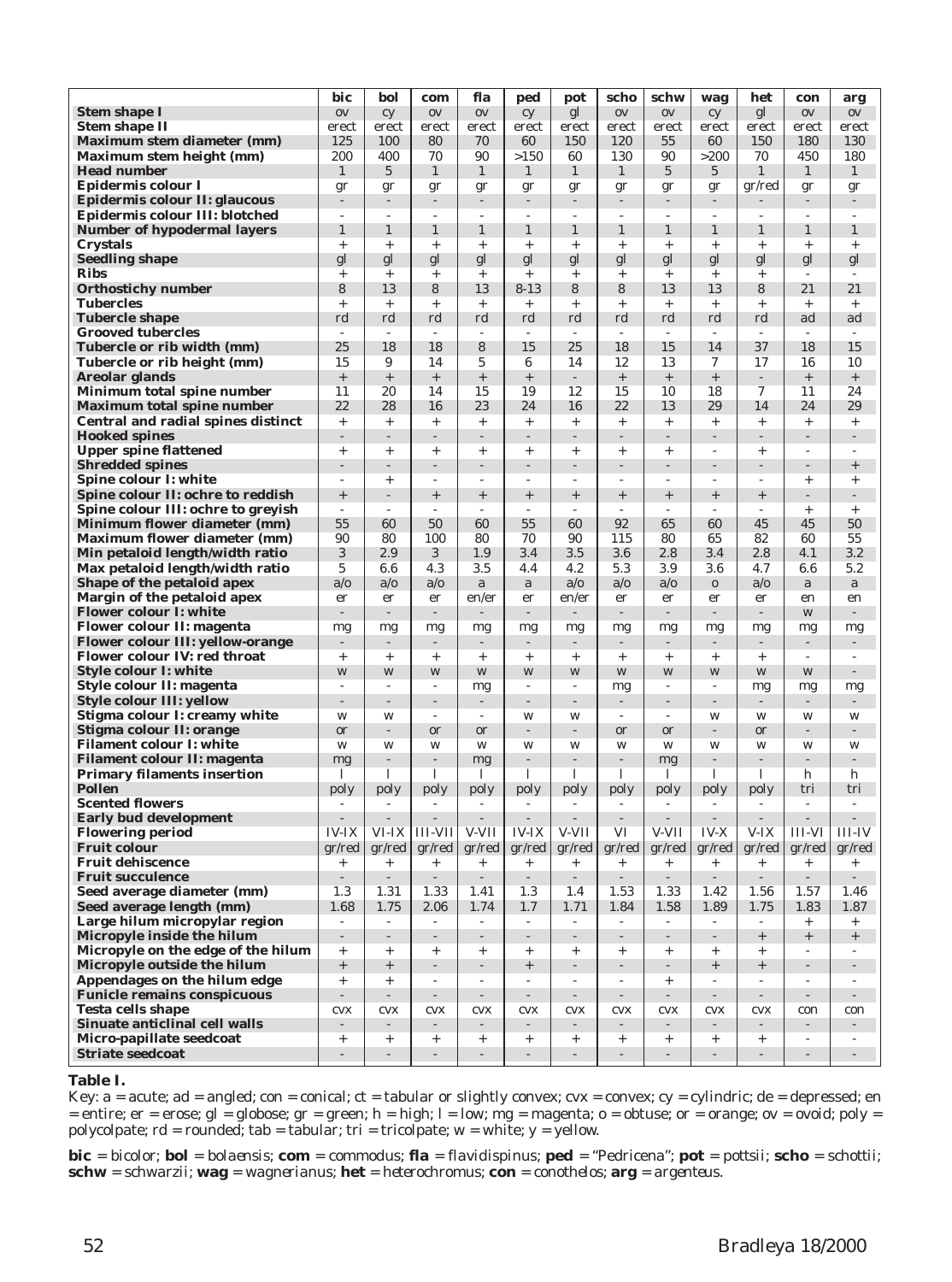|                                                                         | aur                      | gar                             | flv                             | bue                               | mat                      | rin                                 | fre                              | hin                                | nid                      | phy                      | mul                      | lab                      |
|-------------------------------------------------------------------------|--------------------------|---------------------------------|---------------------------------|-----------------------------------|--------------------------|-------------------------------------|----------------------------------|------------------------------------|--------------------------|--------------------------|--------------------------|--------------------------|
| <b>Stem shape I</b>                                                     | 0V                       | 0V                              | 0V                              | gl                                | gl                       | gl                                  | gl                               | gl                                 | gl                       | de                       | gl                       | de                       |
| <b>Stem shape II</b>                                                    | erect                    | erect                           | erect                           | erect                             | erect                    | erect                               | erect                            | erect                              | erect                    | erect                    | erect                    | erect                    |
| Maximum stem diameter (mm)                                              | 110                      | 140                             | 120                             | 180                               | 150                      | 200                                 | 150                              | 200                                | 200                      | 150                      | 200                      | 100                      |
| Maximum stem height (mm)                                                | 100                      | 100                             | 120                             | 60                                | 140                      | 80                                  | 80                               | 80                                 | 100                      | 30                       | 150                      | 40                       |
| <b>Head number</b>                                                      | 1                        | 10                              | 11                              | $\mathbf{1}$                      | $\mathbf{1}$             | $\mathbf{1}$                        | $\mathbf{1}$                     | $\mathbf{1}$                       | $\overline{5}$           | $\mathbf{1}$             | 65                       | $\mathbf{1}$             |
| Epidermis colour I                                                      |                          | gr/red                          | gr/red                          | gr/red                            | gr/red                   | gr                                  | gr                               | gr                                 | gr                       | gr                       | gr                       | gr                       |
| Epidermis colour II: glaucous                                           | $\overline{a}$           |                                 |                                 |                                   |                          | $\qquad \qquad +$                   |                                  | $^{+}$                             | $^{+}$                   | $^{+}$                   | $+$                      | $^{+}$                   |
| Epidermis colour III: blotched                                          | 1                        |                                 |                                 |                                   |                          | ÷                                   |                                  |                                    |                          |                          | $+$                      | $+$                      |
| <b>Number of hypodermal layers</b>                                      |                          | 1                               | 1                               | 1                                 | 1                        | $\boldsymbol{2}$                    | $\overline{2}$                   | $\overline{2}$                     | $\overline{2}$           | $\boldsymbol{2}$         | 1                        | $\mathbf{1}$             |
| <b>Crystals</b>                                                         | $^{+}$                   | $^{+}$                          | $^{+}$                          | $^{+}$                            | $\ddot{}$                | $\ddot{}$                           | $^{+}$                           | $^{+}$                             | $^{+}$                   | $+$                      | $+$                      | $+$                      |
| <b>Seedling shape</b>                                                   | gl                       | gl                              | gl                              | gl                                | gl                       | gl                                  | gl                               | gl                                 | gl                       | gl                       | gl                       | gl                       |
| <b>Ribs</b>                                                             | $\overline{a}$<br>21     | $\overline{\phantom{a}}$<br>21  | ٠<br>13                         | $\overline{\phantom{a}}$<br>13-21 | $^{+}$<br>13-21          | $^{+}$<br>25                        | $^{+}$<br>21                     | $^{+}$<br>24                       | $\ddot{}$<br>25          | $^{+}$<br>13             | ٠<br>13-21               | 13-21                    |
| <b>Orthostichy number</b><br><b>Tubercles</b>                           | $\! + \!\!\!$            | $^{+}$                          | $^{+}$                          | $^{+}$                            | $^{+}$                   | $\ddot{}$                           | $+$                              | $^{+}$                             | $^{+}$                   | $^{+}$                   | $^{+}$                   | $^{+}$                   |
| <b>Tubercle shape</b>                                                   | ad                       | rd                              | rd                              | rd                                | rd                       | ad                                  | ad                               | ad                                 | ad                       | ad                       | ad                       | ad                       |
| <b>Grooved tubercles</b>                                                | ÷                        | $\overline{\phantom{a}}$        | $\sim$                          | ÷,                                | ٠                        | $\sim$                              | $\overline{\phantom{a}}$         | $\sim$                             | $\sim$                   | $\overline{\phantom{a}}$ | ٠                        | ٠                        |
| Tubercle or rib width (mm)                                              | 19                       | 15                              | 18                              | 25                                | 20                       | 25                                  | 20                               | 20                                 | 20                       | 17                       | 20                       | 18                       |
| Tubercle or rib height (mm)                                             | 14                       | 20                              | 15                              | 24                                | 25                       | 20                                  | 20                               | 25                                 | 20                       | 13                       | 20                       | 12                       |
| Areolar glands                                                          | $\! + \!\!\!\!$          | $^+$                            | $\qquad \qquad +$               |                                   |                          | $\overline{a}$                      | $\overline{a}$                   | $\overline{\phantom{a}}$           | $\overline{\phantom{a}}$ |                          | $\overline{a}$           |                          |
| Minimum total spine number                                              | 12                       | 12                              | 7                               | 5                                 | 10                       | 3                                   | 8                                | 3                                  | 8                        | 1                        | 3                        | 3                        |
| <b>Maximum total spine number</b>                                       | 27                       | 18                              | 9                               | 12                                | 19                       | 5                                   | 10                               | 10                                 | 17                       | 5                        | $\overline{5}$           | 5                        |
| Central and radial spines distinct                                      | $\! + \!\!\!$            | $^{+}$                          | $^{+}$                          | $^{+}$                            | $^{+}$                   | $\overline{\phantom{a}}$            | $\ddot{}$                        | $^{+}$                             | $^{+}$                   | Ĭ.                       |                          | $\overline{\phantom{a}}$ |
| <b>Hooked spines</b>                                                    | $\overline{a}$           | $\overline{a}$                  | $\overline{a}$                  | $\overline{a}$                    | L,                       | ÷,                                  |                                  | L,                                 | $\overline{a}$           | L,                       | $\overline{a}$           | $\overline{a}$           |
| <b>Upper spine flattened</b>                                            | L,                       | ٠                               | ٠                               | ٠                                 | ٠                        | $\overline{a}$                      | $\overline{\phantom{a}}$         | ÷,                                 | $\overline{\phantom{a}}$ | Ĭ.                       | ٠                        | ٠                        |
| <b>Shredded spines</b>                                                  |                          |                                 |                                 |                                   |                          | $\overline{a}$                      |                                  |                                    | $\qquad \qquad +$        |                          |                          |                          |
| Spine colour I: white                                                   | $^{+}$                   | $^{+}$                          | ٠                               | $\overline{\phantom{a}}$          | ٠                        | $\overline{a}$                      | $\overline{a}$                   | $\overline{a}$                     | $\sim$                   | ٠                        | $\overline{\phantom{a}}$ | $\overline{\phantom{a}}$ |
| Spine colour II: ochre to reddish<br>Spine colour III: ochre to greyish | -<br>$\! + \!\!\!$       | $^{+}$                          | $^{+}$                          | $^{+}$                            | $\ddot{}$                | $\ddot{}$                           | $\ddot{}$                        | $^{+}$                             | $\ddot{}$                | $\ddot{}$                | $+$                      | $+$                      |
| Minimum flower diameter (mm)                                            | 40                       | 26                              | 30                              | 35                                | 40                       | 40                                  | 50                               | 45                                 | 45                       | 40                       | 30                       | 55                       |
| <b>Maximum flower diameter (mm)</b>                                     | 60                       | 45                              | 45                              | 45                                | 80                       | 70                                  | 60                               | 70                                 | 50                       | 65                       | 58                       | 60                       |
| Min petaloid length/width ratio                                         | $\overline{4}$           | 2.4                             | 3.3                             | $\overline{5}$                    | 4.4                      | $\overline{4}$                      | 5.3                              | $\overline{4}$                     | 5.5                      | 4.7                      | 3.5                      | 3.6                      |
| Max petaloid length/width ratio                                         | 4.9                      | 3.5                             | 6                               | 5                                 | 6.2                      | 5.3                                 | 7                                | 5.3                                | 6.3                      | 6                        | 6.1                      | 6.1                      |
| Shape of the petaloid apex                                              | a                        | $a$ <sub>o</sub>                | a                               | a                                 | a                        | a                                   | a                                | a                                  | a                        | a                        | a                        | $\mathbf a$              |
| Margin of the petaloid apex                                             | en                       | en                              | er                              | en                                | en/er                    | en                                  | en                               | en                                 | en                       | en                       | en                       | en                       |
| <b>Flower colour I: white</b>                                           |                          | W                               |                                 |                                   |                          | W                                   |                                  | $\overline{a}$                     | W                        |                          | W                        | W                        |
| <b>Flower colour II: magenta</b>                                        | ۰                        | mg                              | ÷                               | mg                                | mg                       | mg                                  | mg                               | $\overline{\phantom{a}}$           | mg                       | mg                       | $\overline{\phantom{a}}$ | $\overline{\phantom{a}}$ |
| <b>Flower colour III: yellow-orange</b>                                 | y                        |                                 | y                               |                                   |                          |                                     |                                  | y                                  |                          |                          |                          |                          |
| Flower colour IV: red throat                                            | ÷                        |                                 | $\overline{a}$                  |                                   |                          | $\overline{a}$                      |                                  | $\overline{a}$                     |                          |                          |                          |                          |
| <b>Style colour I: white</b>                                            | $\overline{a}$           | W                               | $\overline{a}$                  | W                                 | W                        | W                                   | $\overline{a}$                   | W                                  | W                        | W                        | W                        | W                        |
| Style colour II: magenta                                                | ÷                        | mg                              | mg                              | mg                                | mg                       | $\overline{a}$                      | mg                               | ÷                                  | $\overline{\phantom{a}}$ | ÷                        |                          |                          |
| <b>Style colour III: yellow</b><br>Stigma colour I: creamy white        | y<br>٠                   | W                               | y<br>W                          | W                                 | W                        | W                                   | W                                | W                                  | W                        | W                        | W                        | W                        |
| Stigma colour II: orange                                                |                          |                                 |                                 |                                   |                          |                                     |                                  |                                    |                          |                          |                          |                          |
| <b>Filament colour I: white</b>                                         | L,                       | W                               | ÷,                              | W                                 | W                        | W                                   | W                                | W                                  | W                        | W                        | W                        | W                        |
| <b>Filament colour II: magenta</b>                                      | $\overline{a}$           | $\overline{a}$                  | $\overline{a}$                  |                                   |                          | $\overline{a}$                      |                                  | L,                                 | L,                       |                          |                          | $\overline{a}$           |
| <b>Primary filaments insertion</b>                                      | h                        | h                               | h                               | 1                                 | 1                        | 1                                   | 1                                | 1                                  | 1                        | 1                        | 1                        | 1                        |
| <b>Pollen</b>                                                           | tri                      | tri                             | tri                             | tri                               | tri                      | tri                                 | tri                              | tri                                | tri                      | tri                      | tri                      | tri                      |
| <b>Scented flowers</b>                                                  | ÷                        | $\sim$                          | ÷                               | $\overline{\phantom{a}}$          | $\overline{\phantom{a}}$ | $\overline{\phantom{a}}$            | $\sim$                           | $\overline{\phantom{a}}$           | $\sim$                   | ÷                        | ÷,                       | $\overline{\phantom{a}}$ |
| <b>Early bud development</b>                                            |                          |                                 |                                 |                                   |                          |                                     | $\overline{a}$                   | $\frac{1}{2}$                      |                          |                          |                          |                          |
| <b>Flowering period</b>                                                 | III-IV                   | $II$ - $III$                    | <b>III-IV</b>                   | III-                              | III-IX                   | $II-IX$                             | IV                               | III-                               | II-V                     | <b>II-VIII</b>           | <b>III-IV</b>            | $III-IX$                 |
| <b>Fruit colour</b>                                                     | gr/red                   | gr/red                          | gr/red                          | gr/red                            | gr/red                   | gr/red                              | gr/red                           | gr/red                             | gr/red                   | gr/red                   | gr/red                   | gr/red                   |
| <b>Fruit dehiscence</b><br><b>Fruit succulence</b>                      | $^{+}$<br>$\overline{a}$ | $\! + \!\!\!$<br>$\overline{a}$ | $\! + \!\!\!$<br>$\overline{a}$ | $+$<br>$\sim$                     | $\! + \!\!\!\!$<br>L,    | $\qquad \qquad +$<br>$\overline{a}$ | $\! + \!\!\!\!$<br>$\mathcal{L}$ | $^{+}$<br>$\overline{\phantom{a}}$ | $^{+}$<br>$\sim$         | $^{+}$<br>÷.             | $\ddot{}$<br>L.          | $^{+}$<br>$\overline{a}$ |
| Seed average diameter (mm)                                              | 1.58                     | 1.54                            | 1.69                            | 1.45                              | 1.52                     | 1.5                                 | 1.56                             | 1.5                                | 1.6                      | 1.57                     | 1.65                     | 1.58                     |
| Seed average length (mm)                                                | 1.85                     | 2.3                             | 2.21                            | 1.89                              | 2.14                     | 1.9                                 | 2.31                             | $1.9\,$                            | 2.07                     | 1.93                     | 2.19                     | 2.04                     |
| Large hilum micropylar region                                           | $\! + \!\!\!$            |                                 |                                 |                                   |                          | $\overline{a}$                      |                                  |                                    |                          |                          |                          |                          |
| Micropyle inside the hilum                                              | $+$                      | $+$                             | $\qquad \qquad +$               | $\overline{\phantom{0}}$          | $\overline{a}$           | $\overline{\phantom{a}}$            | $\overline{\phantom{a}}$         | $\overline{\phantom{a}}$           | $\overline{\phantom{a}}$ |                          | $\frac{1}{2}$            | $\overline{\phantom{a}}$ |
| Micropyle on the edge of the hilum                                      | $+$                      | ÷                               | $+$                             | $^{+}$                            | $+$                      | $\! + \!\!\!\!$                     | ٠                                | $+$                                | $+$                      | $^{+}$                   | $^{+}$                   | $^{+}$                   |
| Micropyle outside the hilum                                             | ÷,                       | ÷.                              |                                 | $\qquad \qquad +$                 | $^+$                     | $^+$                                | $^{+}$                           | $+$                                | $\overline{\phantom{a}}$ |                          | $^+$                     | $\! + \!\!\!\!$          |
| Appendages on the hilum edge                                            | ÷                        | ÷                               | ÷,                              | $^{+}$                            | $+$                      | $\overline{\phantom{a}}$            | ٠                                | ÷,                                 | $\sim$                   | ٠                        | $^{+}$                   | $^{+}$                   |
| <b>Funicle remains conspicuous</b>                                      | $\overline{a}$           | $+$                             | $+$                             | $\sim$                            | $\overline{\phantom{a}}$ | $\overline{\phantom{a}}$            | $\sim$                           | $\sim$                             | $\sim$                   | $\overline{\phantom{a}}$ | $\overline{\phantom{a}}$ | $\overline{\phantom{a}}$ |
| <b>Testa cells shape</b>                                                | con                      | con                             | con                             | <b>CVX</b>                        | cvx                      | ct                                  | tab                              | ct                                 | ct                       | ct                       | tab                      | tab                      |
| Sinuate anticlinal cell walls                                           | $\overline{\phantom{0}}$ | ÷.                              | $\overline{\phantom{a}}$        | $\sim$                            |                          | $\overline{\phantom{a}}$            |                                  | $\sim$                             | $\mathcal{L}$            |                          | $\sim$                   | $\overline{\phantom{a}}$ |
| Micro-papillate seedcoat                                                | ٠                        | $\overline{\phantom{a}}$        | $\overline{a}$                  | $^{+}$                            | $^{+}$                   | $+$                                 | $^{+}$                           | $^{+}$                             | $+$                      | $+$                      | $+$                      | $^{+}$                   |
| <b>Striate seedcoat</b>                                                 | $\frac{1}{2}$            | ÷                               | ÷                               | $\overline{\phantom{a}}$          | $\overline{\phantom{a}}$ | ÷                                   | $\overline{\phantom{a}}$         | $\overline{\phantom{a}}$           | $\overline{\phantom{a}}$ |                          | $\overline{\phantom{a}}$ | $\overline{\phantom{a}}$ |

### **Table I. (Continued)**

Key:  $a = acute$ ;  $ad = angled$ ;  $con = conical$ ;  $ct = tabular$  or slightly convex;  $cvx = convex$ ;  $cy = cylindric$ ;  $de = depressed$ ; en  $=$  entire;  $er =$  erose;  $gl =$  globose;  $gr =$  green;  $h =$  high;  $l =$  low;  $mg =$  magenta;  $o =$  obtuse; or  $=$  orange; ov  $=$  ovoid; poly  $=$ polycolpate;  $rd = rounded$ ;  $tab = tabular$ ;  $tri = tricolpate$ ;  $w = white$ ;  $y = yellow$ .

**aur** = *aurantiacus*; **gar** = garciae; **flv** = *flavus*; **bue** = *buekii*; **mat** = *matudae*; **rin** = r*inconensis*; **fre** = *freudenbergeri*; **hin** = *hintonii*; **nid** = *nidulans*; **phy** = *phymatothelos*; **mul** = *multicephalus*; **lab** = "La Bolsa".